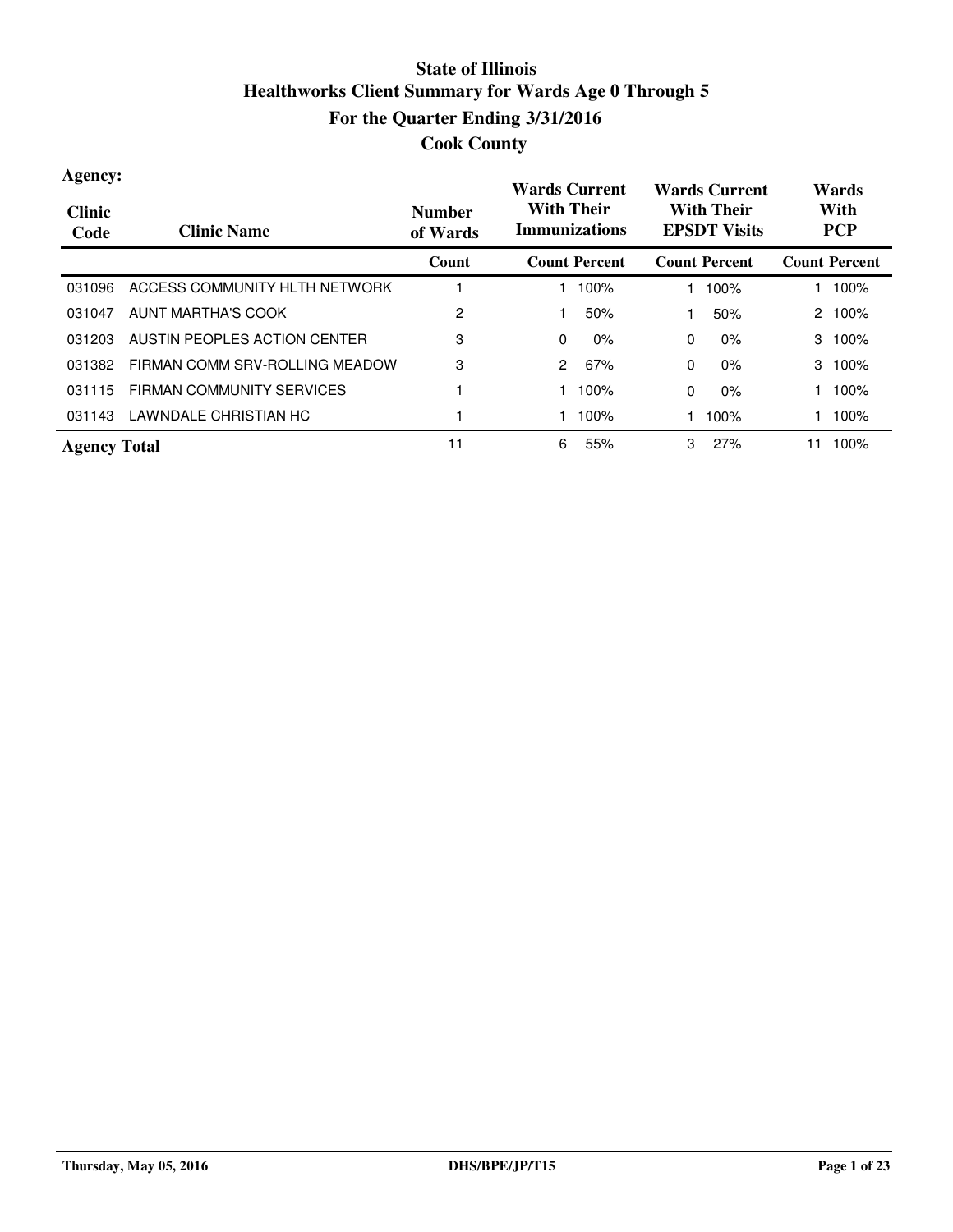| <b>Agency: HEALTHWORKS</b> |                                |                           | <b>Wards Current</b>                      |                      |                                          | <b>Wards Current</b> |                    | Wards                |  |
|----------------------------|--------------------------------|---------------------------|-------------------------------------------|----------------------|------------------------------------------|----------------------|--------------------|----------------------|--|
| <b>Clinic</b><br>Code      | <b>Clinic Name</b>             | <b>Number</b><br>of Wards | <b>With Their</b><br><b>Immunizations</b> |                      | <b>With Their</b><br><b>EPSDT Visits</b> |                      | With<br><b>PCP</b> |                      |  |
|                            |                                | Count                     |                                           | <b>Count Percent</b> |                                          | <b>Count Percent</b> |                    | <b>Count Percent</b> |  |
| 031191                     | CDPH - AUBURN GRESHAM          | 15                        | 13                                        | 87%                  | 15                                       | 100%                 |                    | 15 100%              |  |
| 031028                     | CDPH - ENGLEWOOD HC            | 21                        | 18                                        | 86%                  | 15                                       | 71%                  | 21                 | 100%                 |  |
| 031018                     | CDPH - WEST GARFIELD HC        | 40                        | 30                                        | 75%                  | 35                                       | 88%                  | 40                 | 100%                 |  |
| 031202                     | CDPH - WOODLAWN OUTPOST        | 31                        | 25                                        | 81%                  | 27                                       | 87%                  | 29                 | 94%                  |  |
| 031001                     | CDPH UPTOWN NEIGHBOR HC        | 23                        | 20                                        | 87%                  | 22                                       | 96%                  | 23                 | 100%                 |  |
| 031112                     | CHICAGO FAMILY HEALTH CENTER   | 279                       | 240                                       | 86%                  | 237                                      | 85%                  | 277                | 99%                  |  |
| 031137                     | HUMAN RESOURCES DEV INSTITUTE  | 375                       | 317                                       | 85%                  | 291                                      | 78%                  |                    | 375 100%             |  |
| 031093                     | SINAI CI-KLING                 |                           |                                           | 100%                 |                                          | 100%                 |                    | 100%                 |  |
| 031121                     | SINAI-S.KEDZIE/CDPH-WESTSIDEHP | 603                       | 551                                       | 91%                  | 533                                      | 88%                  | 597                | 99%                  |  |
| 031380                     | <b>WES HEALTH SYSTEM</b>       | 81                        | 69                                        | 85%                  | 48                                       | 59%                  | 79                 | 98%                  |  |
| <b>Agency Total</b>        |                                | 1469                      | 1284                                      | 87%                  | 1224                                     | 83%                  | 1457               | 99%                  |  |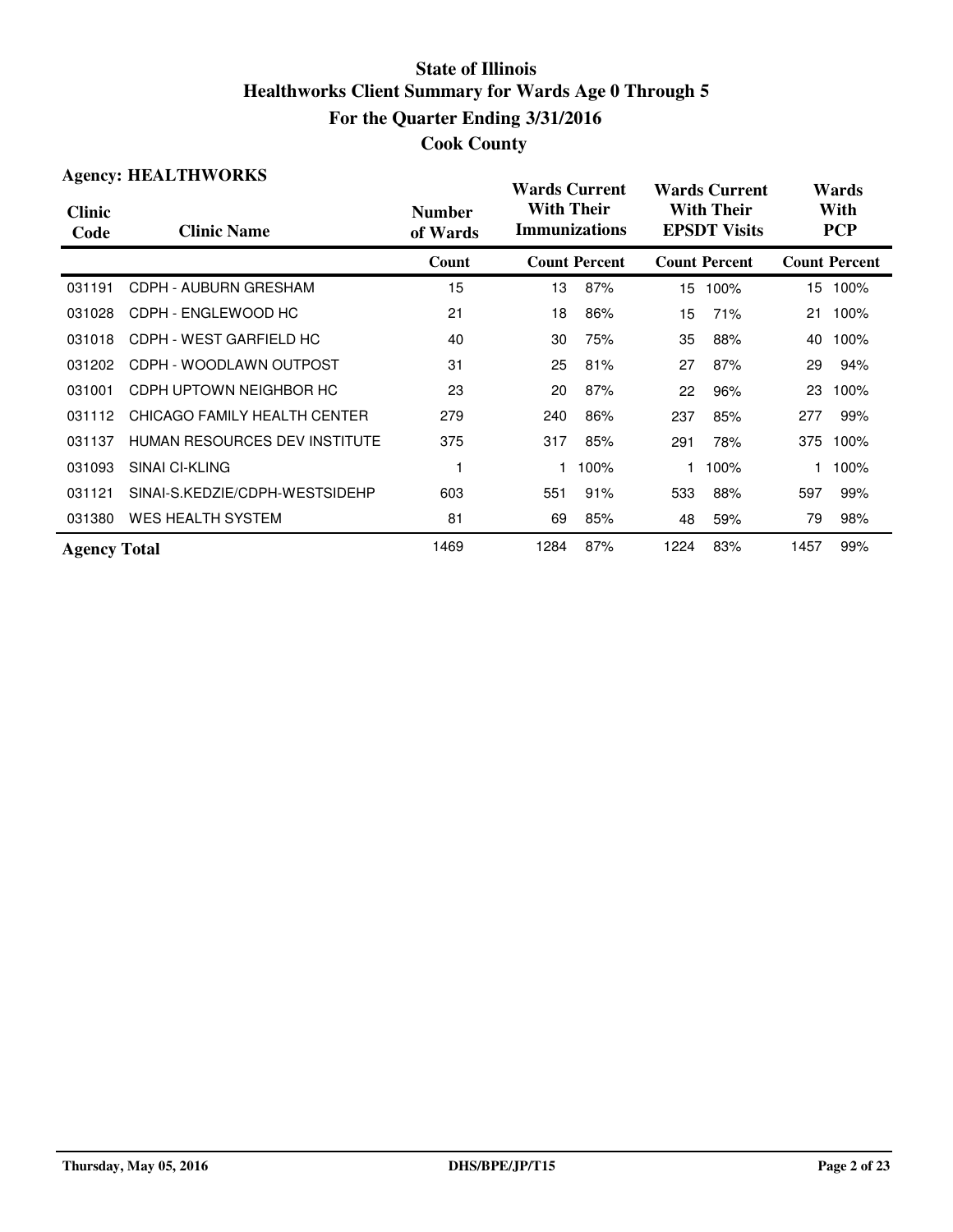**Cook County**

| <b>Agency: HEALTHWORKS</b> |                    |                           | <b>Wards Current</b><br><b>Wards Current</b>                                          |                      | Wards                |
|----------------------------|--------------------|---------------------------|---------------------------------------------------------------------------------------|----------------------|----------------------|
| <b>Clinic</b><br>Code      | <b>Clinic Name</b> | <b>Number</b><br>of Wards | <b>With Their</b><br><b>With Their</b><br><b>Immunizations</b><br><b>EPSDT</b> Visits |                      | With<br><b>PCP</b>   |
|                            |                    | Count                     | <b>Count Percent</b>                                                                  | <b>Count Percent</b> | <b>Count Percent</b> |
| <b>Cook County Total</b>   |                    | 1480                      | 87%<br>1290                                                                           | 83%<br>1227          | 99%<br>1468          |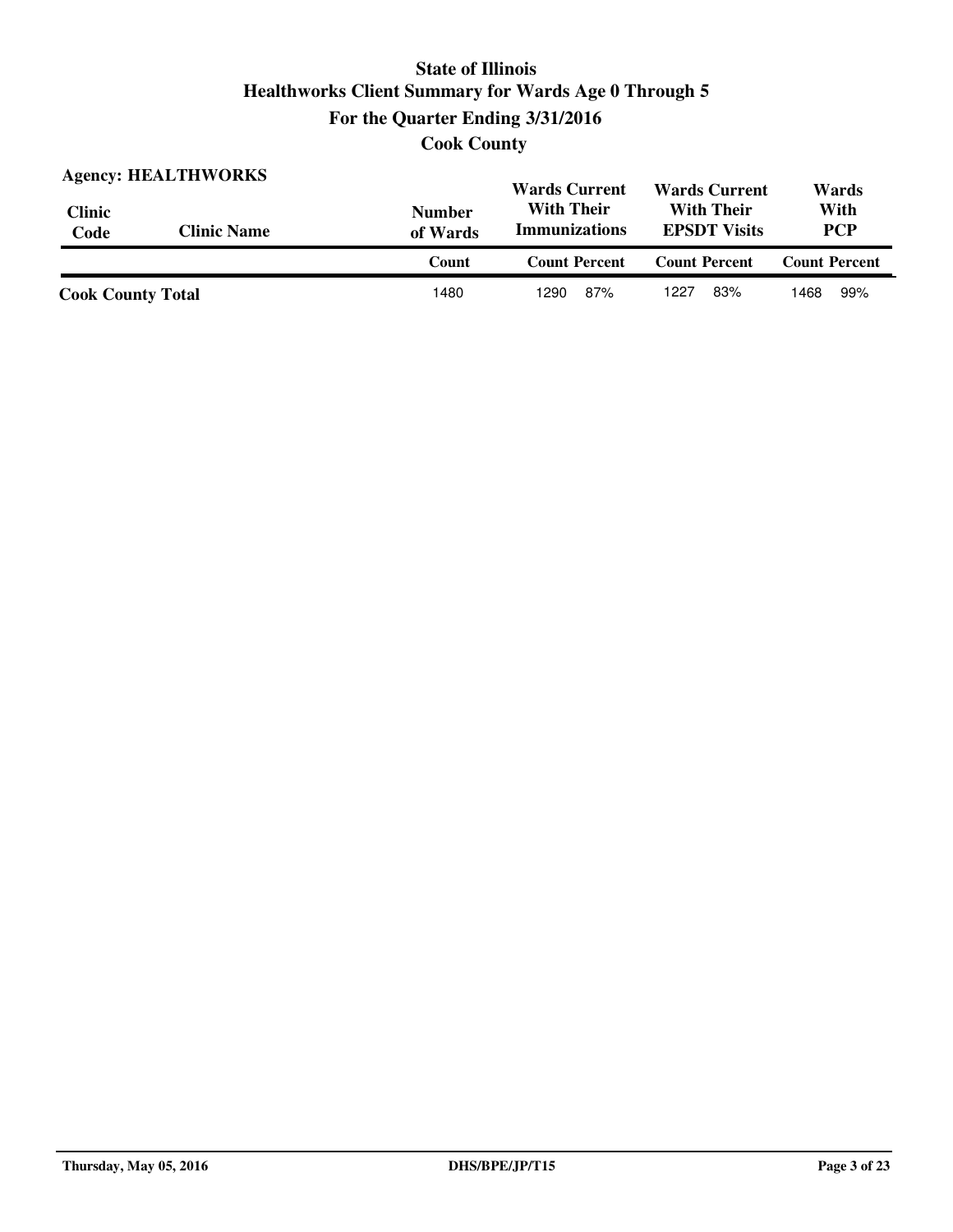| <b>Agency: ADAMS CHD</b> |                     |                           | <b>Wards Current</b>                      |                      | <b>Wards Current</b>                     |                      | Wards              |                      |
|--------------------------|---------------------|---------------------------|-------------------------------------------|----------------------|------------------------------------------|----------------------|--------------------|----------------------|
| <b>Clinic</b><br>Code    | <b>Clinic Name</b>  | <b>Number</b><br>of Wards | <b>With Their</b><br><b>Immunizations</b> |                      | <b>With Their</b><br><b>EPSDT Visits</b> |                      | With<br><b>PCP</b> |                      |
|                          |                     | Count                     |                                           | <b>Count Percent</b> |                                          | <b>Count Percent</b> |                    | <b>Count Percent</b> |
| 001001                   | <b>ADAMS CHD</b>    | 34                        | 33                                        | 97%                  | 33                                       | 97%                  | 34                 | 100%                 |
| 009001                   | <b>BROWN CHD</b>    |                           |                                           | 100%                 |                                          | 100%                 |                    | 100%                 |
| 061001                   | <b>GREENE CHD</b>   | 15                        | 13                                        | 87%                  | 14                                       | 93%                  | 15.                | 100%                 |
| 083005                   | <b>JERSEY CHD</b>   | 12                        | 10                                        | 83%                  | 11                                       | 92%                  |                    | 12 100%              |
| 149001                   | PIKE CHD            | 6                         | 6                                         | 100%                 | 6                                        | 100%                 | 6                  | 100%                 |
| 169002                   | <b>SCHUYLER CHD</b> | 3                         | 3                                         | 100%                 |                                          | 3 100%               | 3                  | 100%                 |
| <b>Agency Total</b>      |                     | 71                        | 66                                        | 93%                  | 68                                       | 96%                  | 71                 | 100%                 |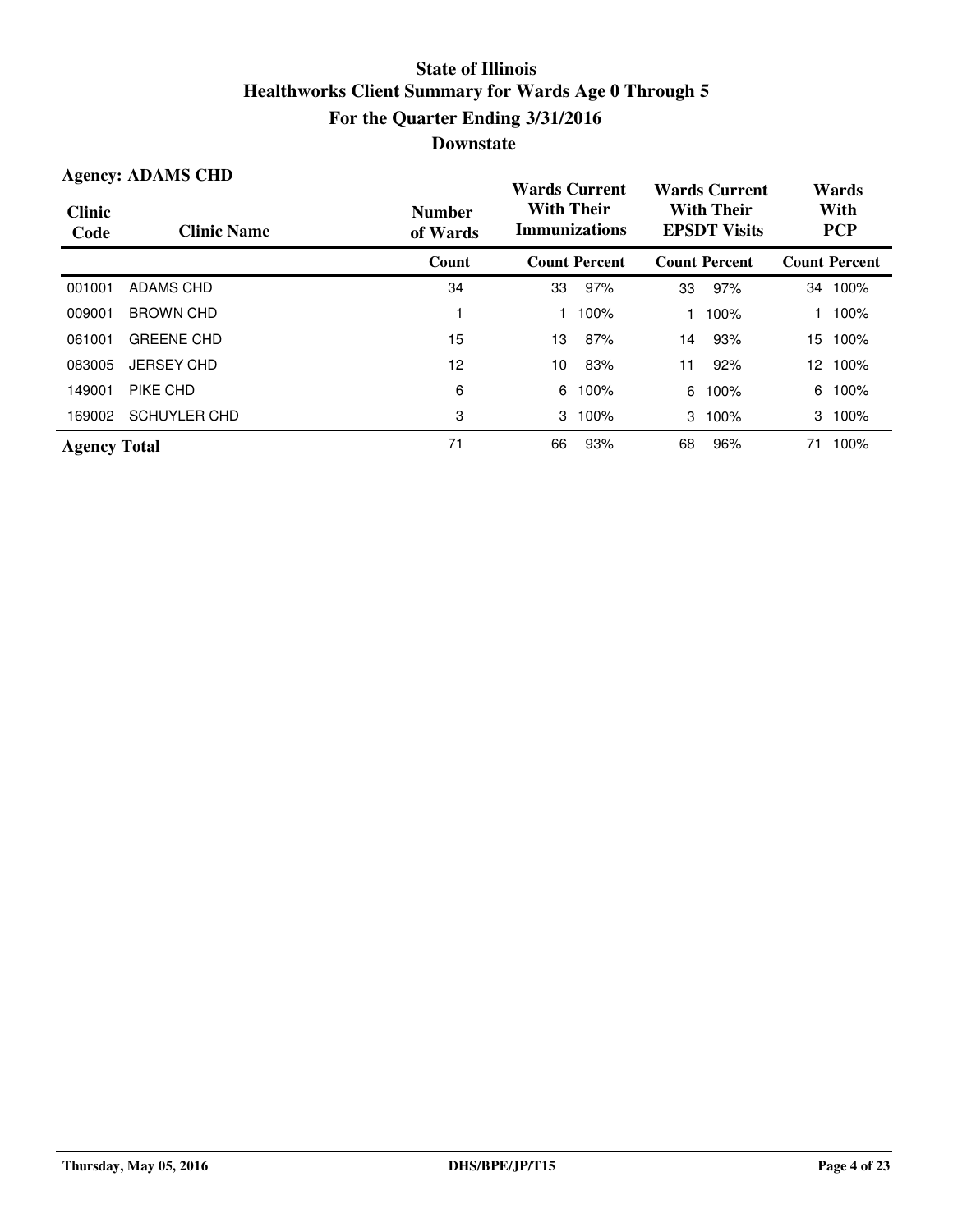|                       | <b>Agency: CHAMPAIGN-URBANA PHD</b> |                           | <b>Wards Current</b>                      |      | <b>Wards Current</b>                     |                      | Wards              |                      |
|-----------------------|-------------------------------------|---------------------------|-------------------------------------------|------|------------------------------------------|----------------------|--------------------|----------------------|
| <b>Clinic</b><br>Code | <b>Clinic Name</b>                  | <b>Number</b><br>of Wards | <b>With Their</b><br><b>Immunizations</b> |      | <b>With Their</b><br><b>EPSDT</b> Visits |                      | With<br><b>PCP</b> |                      |
|                       |                                     | Count                     | <b>Count Percent</b>                      |      |                                          | <b>Count Percent</b> |                    | <b>Count Percent</b> |
| 019001                | CHAMPAIGN-URBANA PHD - CHAMPAI      | 112                       | 110                                       | 98%  | 111                                      | 99%                  | 112                | 100%                 |
| 053001                | FORD CHD                            | 7                         |                                           | 100% |                                          | 100%                 |                    | 100%                 |
| 075001                | <b>IROQUOIS CHD</b>                 | 4                         | 2                                         | 50%  |                                          | 4 100%               |                    | 4 100%               |
| <b>Agency Total</b>   |                                     | 123                       | 119                                       | 97%  | 122                                      | 99%                  | 123                | 100%                 |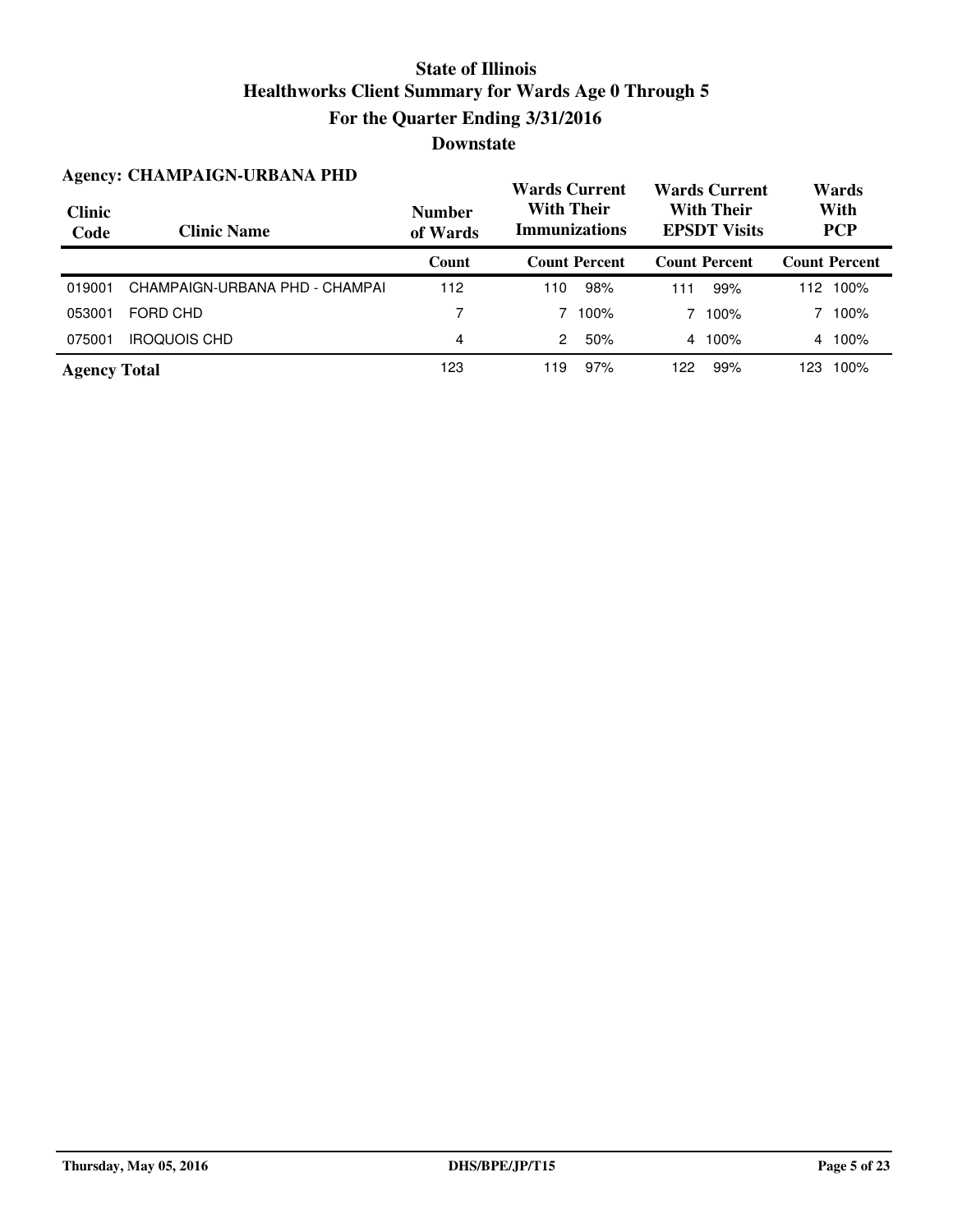|                       | <b>Agency: DUPAGE CHD</b>             |                           |                   | <b>Wards Current</b> |                                          | <b>Wards Current</b> | Wards |                      |                    |
|-----------------------|---------------------------------------|---------------------------|-------------------|----------------------|------------------------------------------|----------------------|-------|----------------------|--------------------|
| <b>Clinic</b><br>Code | <b>Clinic Name</b>                    | <b>Number</b><br>of Wards | <b>With Their</b> | <b>Immunizations</b> | <b>With Their</b><br><b>EPSDT Visits</b> |                      |       |                      | With<br><b>PCP</b> |
|                       |                                       | Count                     |                   | <b>Count Percent</b> |                                          | <b>Count Percent</b> |       | <b>Count Percent</b> |                    |
| 031047                | AUNT MARTHA'S AURORA                  | 129                       | 116               | 90%                  | 116                                      | 90%                  | 129   | 100%                 |                    |
| 043002                | DUPAGE CHD - WHEATON                  | 122                       | 109               | 89%                  | 108                                      | 89%                  | 121   | 99%                  |                    |
| 089040                | <b>GREATER ELGIN FAMILY CARE CNTR</b> |                           |                   | 100%                 | 0                                        | $0\%$                |       | 100%                 |                    |
| 089001                | KANE CDH                              | 3                         | 3                 | 100%                 | 3                                        | 100%                 | 3     | 100%                 |                    |
| 093001                | KENDALL COUNTY HEALTH & HUMAN         | 20                        | 17                | 85%                  | 14                                       | 70%                  | 19    | 95%                  |                    |
| 089015                | VNA FOX VALLEY - KANE                 |                           |                   | 100%                 | 0                                        | $0\%$                |       | 100%                 |                    |
| <b>Agency Total</b>   |                                       | 276                       | 247               | 89%                  | 241                                      | 87%                  | 274   | 99%                  |                    |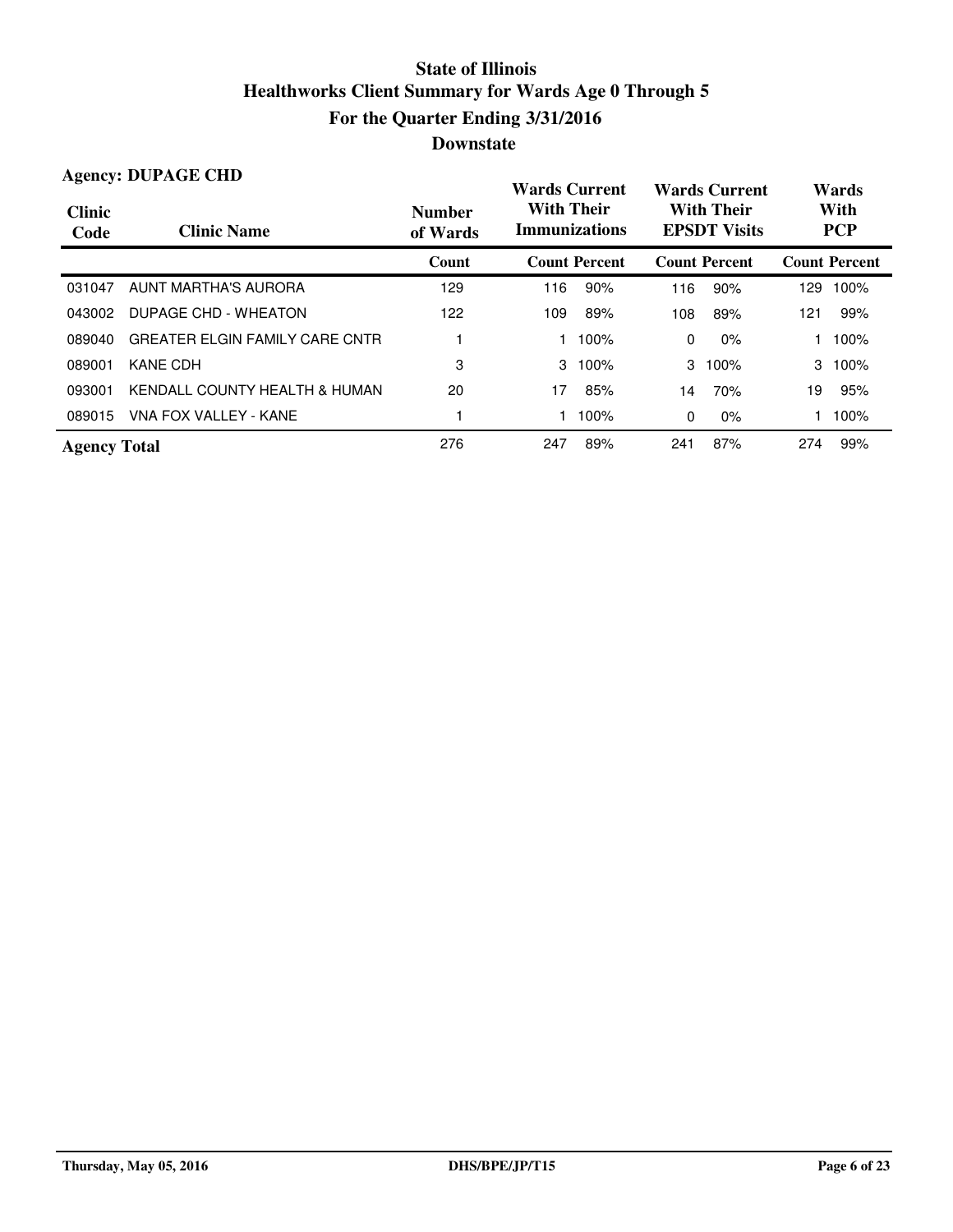|                       | <b>Agency: EFFINGHAM CHD</b> |                           | <b>Wards Current</b>                      |                      |                                          | <b>Wards Current</b> | Wards              |                      |  |
|-----------------------|------------------------------|---------------------------|-------------------------------------------|----------------------|------------------------------------------|----------------------|--------------------|----------------------|--|
| <b>Clinic</b><br>Code | <b>Clinic Name</b>           | <b>Number</b><br>of Wards | <b>With Their</b><br><b>Immunizations</b> |                      | <b>With Their</b><br><b>EPSDT Visits</b> |                      | With<br><b>PCP</b> |                      |  |
|                       |                              | Count                     |                                           | <b>Count Percent</b> |                                          | <b>Count Percent</b> |                    | <b>Count Percent</b> |  |
| 025002                | <b>CLAY CHD</b>              | 9                         |                                           | 9 100%               | 8                                        | 89%                  |                    | 9 100%               |  |
| 033001                | CRAWFORD CHD                 | 12                        | 12                                        | 100%                 | 12                                       | 100%                 |                    | 12 100%              |  |
| 049001                | <b>EFFINGHAM CHD</b>         | 19                        | 14                                        | 74%                  | 18                                       | 95%                  | 19                 | 100%                 |  |
| 051077                | <b>FAYETTE CHD</b>           | 16                        | 15                                        | 94%                  | 16                                       | 100%                 |                    | 16 100%              |  |
| 065003                | <b>HAMILTON CHD</b>          | 7                         | 7                                         | 100%                 | $7^{\circ}$                              | 100%                 |                    | 7 100%               |  |
| 159001                | JASPER - RICHLAND - OLNEY    | 10                        | 10                                        | 100%                 | 10                                       | 100%                 |                    | 10 100%              |  |
| 079001                | JASPER CHD - NEWTON          | 13                        | 13                                        | 100%                 | 12                                       | 92%                  | 13                 | 100%                 |  |
| 081001                | JEFFERSON CHD                | 32                        | 26                                        | 81%                  | 26                                       | 81%                  |                    | 32 100%              |  |
| 101001                | <b>LAWRENCE CHD</b>          | 6                         | 6                                         | 100%                 | 6                                        | 100%                 | 6                  | 100%                 |  |
| 121002                | <b>MARION CHD-CENTRALIA</b>  | 18                        | 18                                        | 100%                 | 17                                       | 94%                  | 18                 | 100%                 |  |
| 121001                | <b>MARION CHD-SALEM</b>      | 35                        | 35                                        | 100%                 | 34                                       | 97%                  | 35                 | 100%                 |  |
| 185001                | <b>WABASH CHD</b>            | 7                         | 7                                         | 100%                 | $\overline{7}$                           | 100%                 | 7                  | 100%                 |  |
| 191002                | <b>WAYNE CHD - WAYNE</b>     | 18                        | 17                                        | 94%                  | 18                                       | 100%                 |                    | 18 100%              |  |
| <b>Agency Total</b>   |                              | 202                       | 189                                       | 94%                  | 191                                      | 95%                  |                    | 202 100%             |  |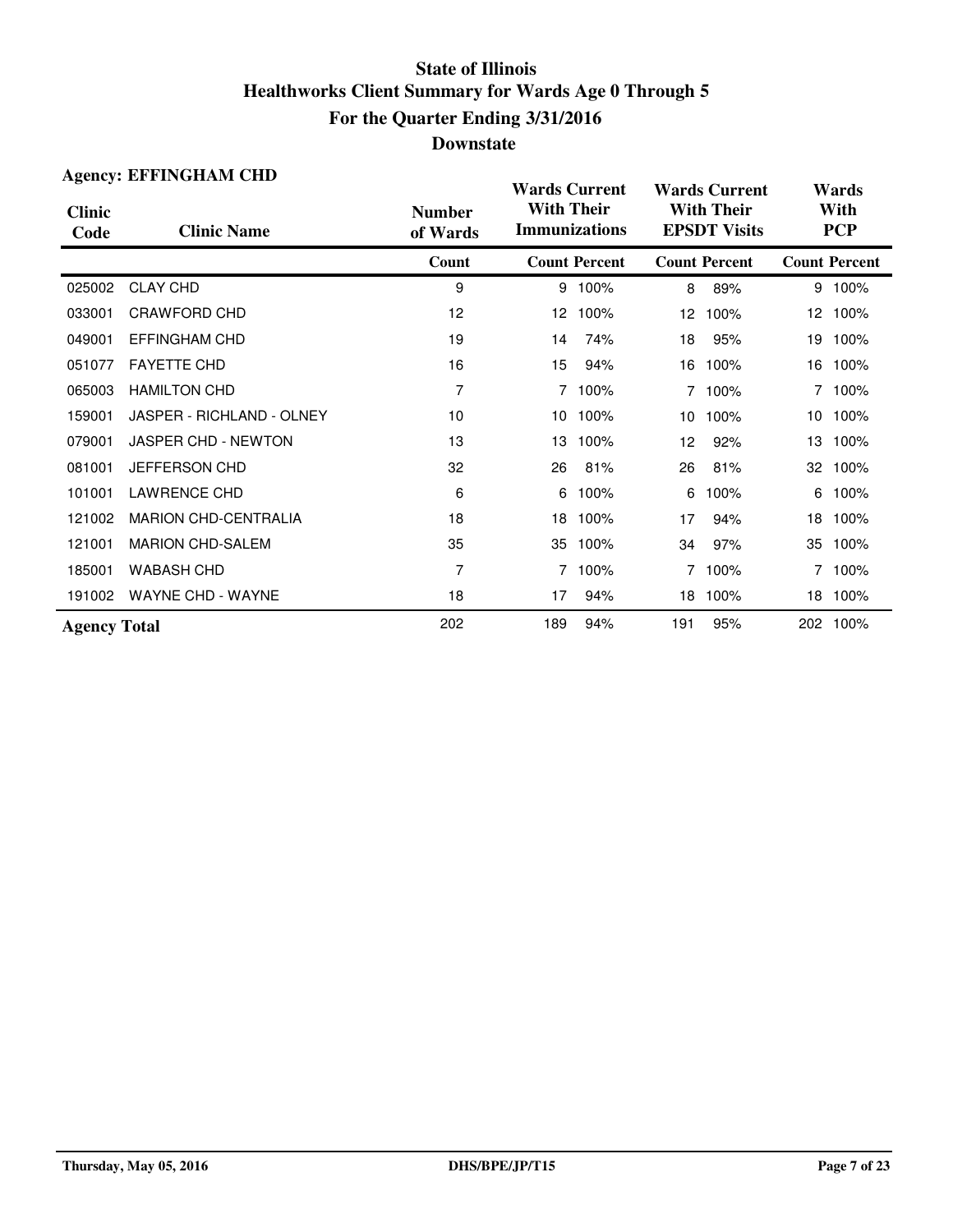#### **Wards Current With Their Immunizations Wards Current With Their EPSDT Visits Clinic Code Clinic Name Number of Wards Count Count Percent Count Percent Count Percent Agency: JACKSON CHD Wards With PCP** 165001 EGYPTIAN PUBLIC AND MENTAL HD 42 42 41 98% 40 95% 42 100% 199003 FRANKLIN/WILLIAMSON CHD - MARI 97 97 91 94% 93 96% 97 100% 077001 JACKSON CHD 26 24 92% 26 100% 26 100% 145002 PERRY CHD - PINCKNEYVILLE 23 23 100% 22 96% 23 100% Agency Total **188** 188 179 95% 181 96% 188 100%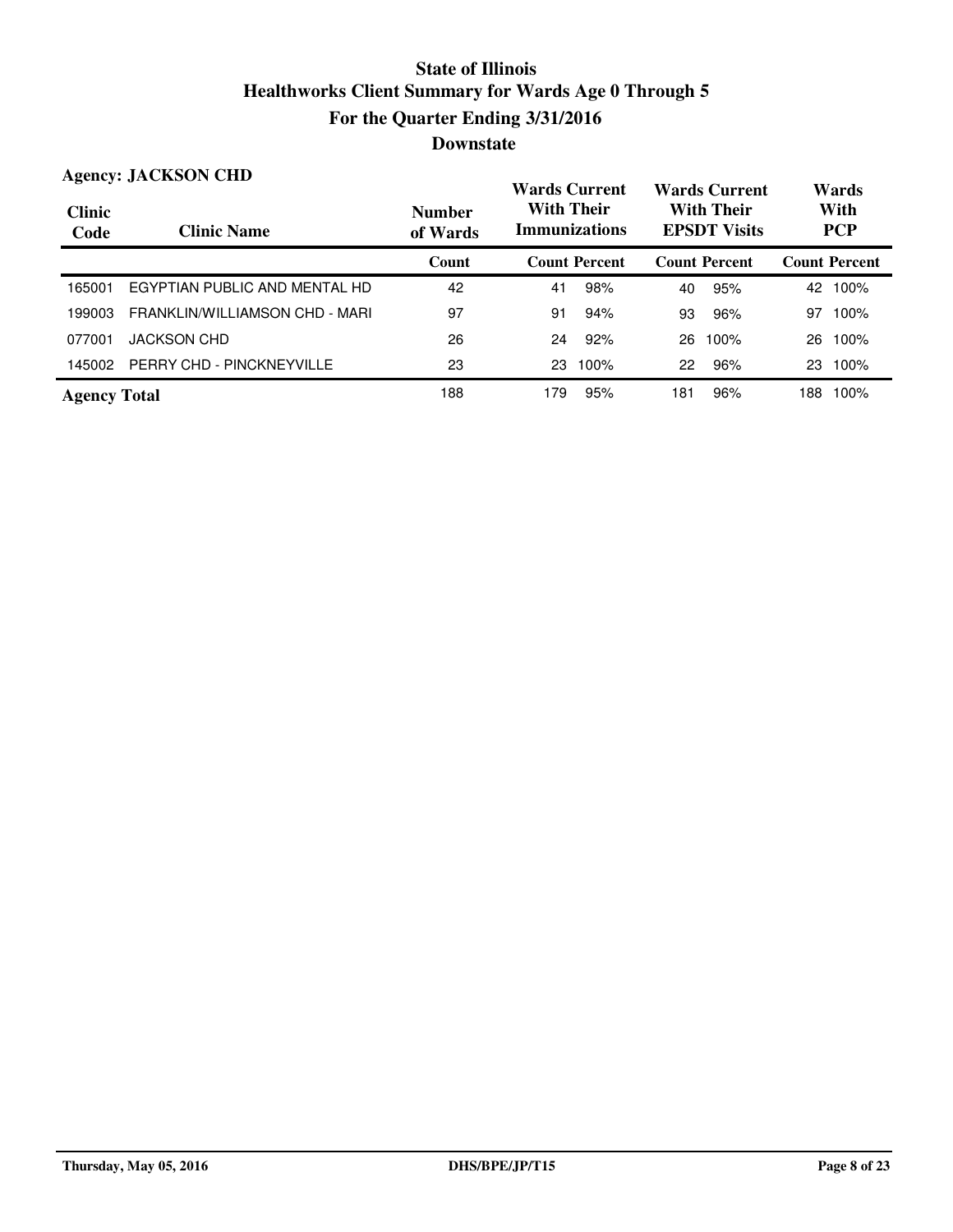| <b>Agency: KANKAKEE CHD-BRADLEY</b> |                    |                           | <b>Wards Current</b>                      | <b>Wards Current</b>                     | Wards                |  |
|-------------------------------------|--------------------|---------------------------|-------------------------------------------|------------------------------------------|----------------------|--|
| <b>Clinic</b><br>Code               | <b>Clinic Name</b> | <b>Number</b><br>of Wards | <b>With Their</b><br><b>Immunizations</b> | <b>With Their</b><br><b>EPSDT Visits</b> | With<br><b>PCP</b>   |  |
|                                     |                    |                           |                                           |                                          |                      |  |
|                                     |                    | Count                     | <b>Count Percent</b>                      | <b>Count Percent</b>                     | <b>Count Percent</b> |  |
| 091008                              | KANKAKEE CHD       | 30                        | 77%<br>23                                 | 100%<br>30                               | 100%<br>30           |  |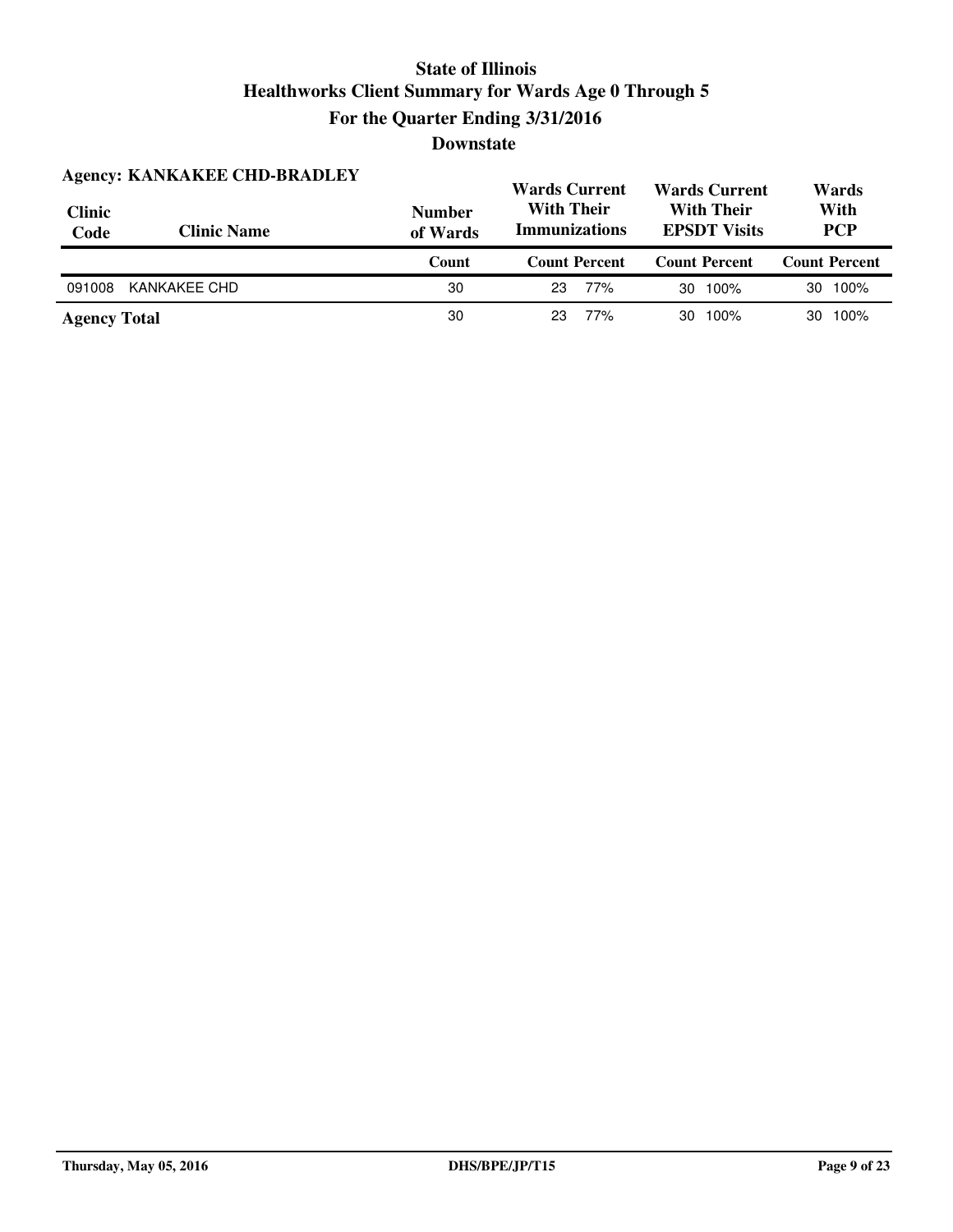| <b>Agency: LAKE CHD</b><br><b>Clinic</b><br>Code | <b>Clinic Name</b> | <b>Number</b><br>of Wards | <b>Wards Current</b><br><b>Wards Current</b><br><b>With Their</b><br><b>With Their</b><br><b>Immunizations</b><br><b>EPSDT Visits</b> |                      | Wards<br>With<br><b>PCP</b> |  |
|--------------------------------------------------|--------------------|---------------------------|---------------------------------------------------------------------------------------------------------------------------------------|----------------------|-----------------------------|--|
|                                                  |                    | Count                     | <b>Count Percent</b>                                                                                                                  | <b>Count Percent</b> | <b>Count Percent</b>        |  |
|                                                  |                    |                           |                                                                                                                                       |                      |                             |  |
| 097006                                           | LAKE CHD - GRAND   | 171                       | 86%<br>147                                                                                                                            | 92%<br>158           | 100%<br>171                 |  |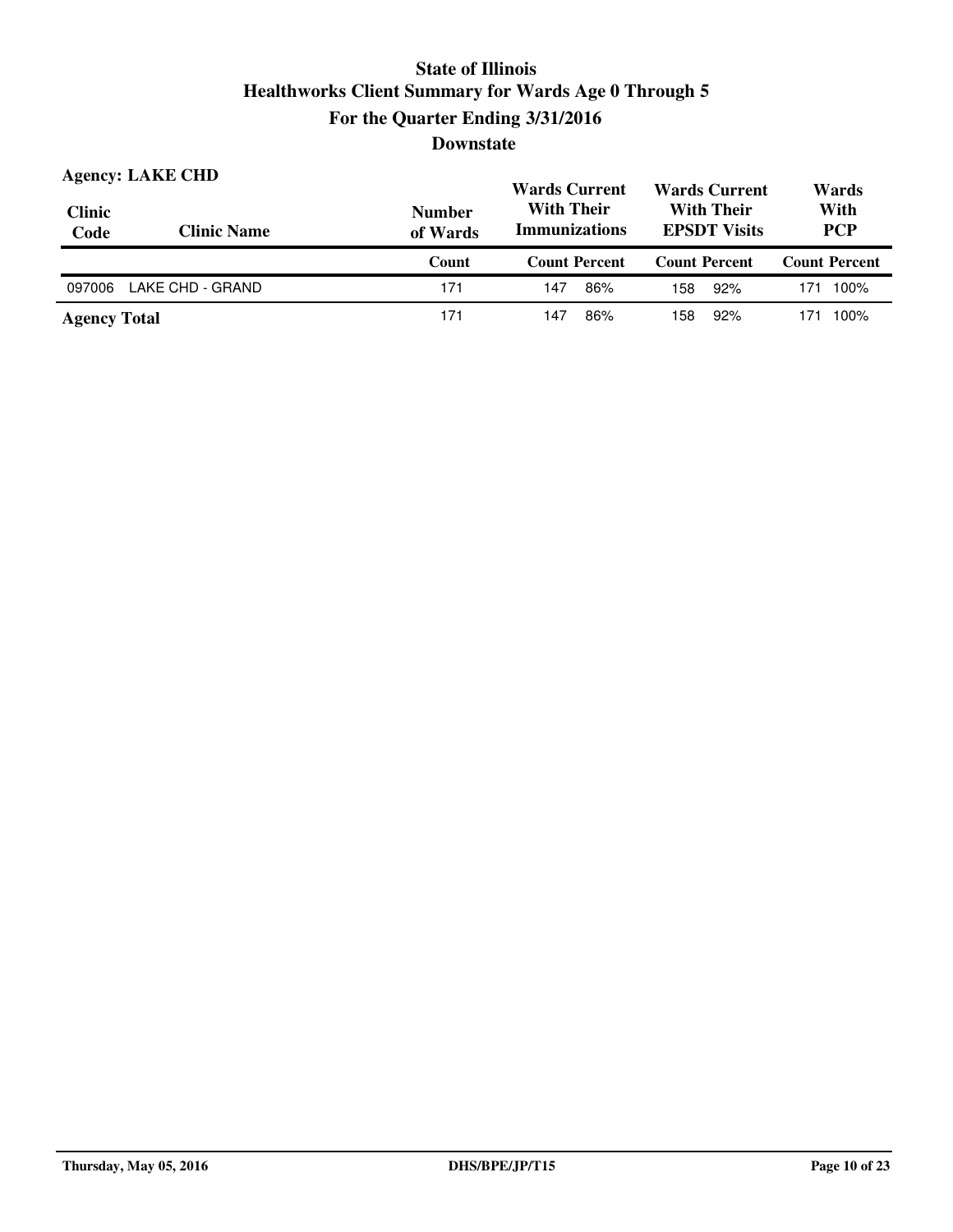| <b>Clinic</b><br>Code | <b>Agency: LASALLE CHD</b><br><b>Clinic Name</b> | <b>Number</b><br>of Wards | <b>Wards Current</b><br><b>Wards Current</b><br><b>With Their</b><br><b>With Their</b><br><b>Immunizations</b><br><b>EPSDT Visits</b> |                      | Wards<br>With<br><b>PCP</b> |  |
|-----------------------|--------------------------------------------------|---------------------------|---------------------------------------------------------------------------------------------------------------------------------------|----------------------|-----------------------------|--|
|                       |                                                  | Count                     | <b>Count Percent</b>                                                                                                                  | <b>Count Percent</b> | <b>Count Percent</b>        |  |
| 099004                | LASALLE CHD                                      | 30                        | 100%<br>30                                                                                                                            | 30 100%              | 30 100%                     |  |
|                       |                                                  |                           |                                                                                                                                       |                      |                             |  |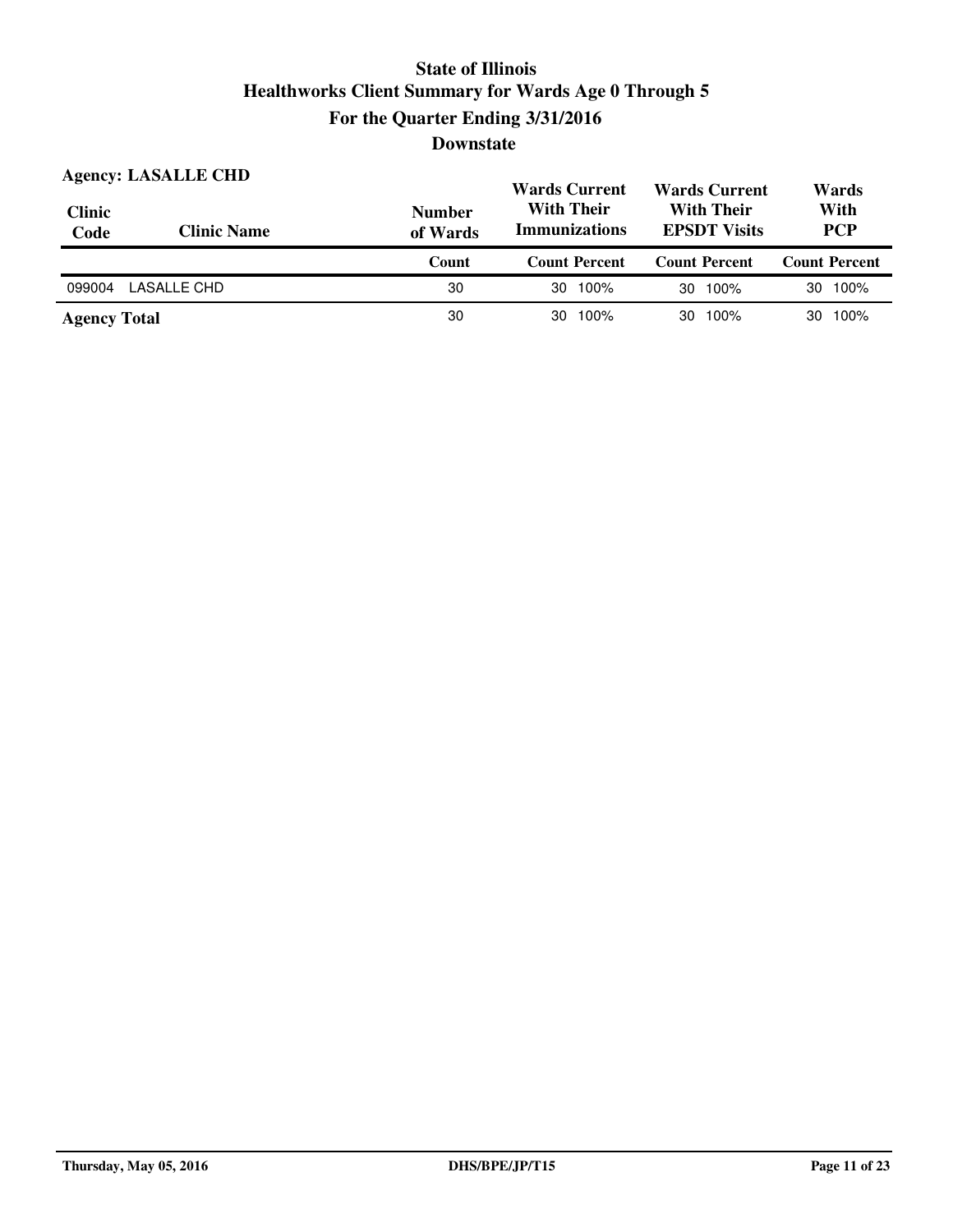|                       | <b>Agency: LOGAN CHD</b>    |                           | <b>Wards Current</b>                      |                      |                                          | <b>Wards Current</b> | Wards              |                      |
|-----------------------|-----------------------------|---------------------------|-------------------------------------------|----------------------|------------------------------------------|----------------------|--------------------|----------------------|
| <b>Clinic</b><br>Code | <b>Clinic Name</b>          | <b>Number</b><br>of Wards | <b>With Their</b><br><b>Immunizations</b> |                      | <b>With Their</b><br><b>EPSDT Visits</b> |                      | With<br><b>PCP</b> |                      |
|                       |                             | Count                     |                                           | <b>Count Percent</b> |                                          | <b>Count Percent</b> |                    | <b>Count Percent</b> |
| 017002                | CASS CHD - BEARDSTOWN       | 11                        | 11                                        | 100%                 | 11                                       | 100%                 | 11                 | 100%                 |
| 021077                | <b>CHRISTIAN CHD</b>        | 23                        | 20                                        | 87%                  | 20                                       | 87%                  | 23                 | 100%                 |
| 057006                | <b>FULTON CHD</b>           | 25                        | 23                                        | 92%                  | 24                                       | 96%                  | 25                 | 100%                 |
| 107002                | <b>LOGAN CHD</b>            | 33                        | 28                                        | 85%                  | 31                                       | 94%                  | 33                 | 100%                 |
| 125001                | <b>MASON CHD</b>            | 10                        | 10                                        | 100%                 | 9                                        | 90%                  | 10                 | 100%                 |
| 135001                | MONTGOMERY CHD              | 4                         | 3                                         | 75%                  | $\overline{4}$                           | 100%                 |                    | 4 100%               |
| 135003                | MONTGOMERY CHD - LITCHFIELD | 6                         | 6                                         | 100%                 | 6                                        | 100%                 | 6                  | 100%                 |
| 137077                | <b>MORGAN CHD</b>           | 22                        | 19                                        | 86%                  | 17                                       | 77%                  |                    | 22 100%              |
| 167004                | SANGAMON CHD                | 174                       | 157                                       | 90%                  | 143                                      | 82%                  |                    | 174 100%             |
| 179001                | <b>TAZEWELL CHD</b>         | 143                       | 139                                       | 97%                  | 121                                      | 85%                  | 143                | 100%                 |
| <b>Agency Total</b>   |                             | 451                       | 416                                       | 92%                  | 386                                      | 86%                  | 451                | 100%                 |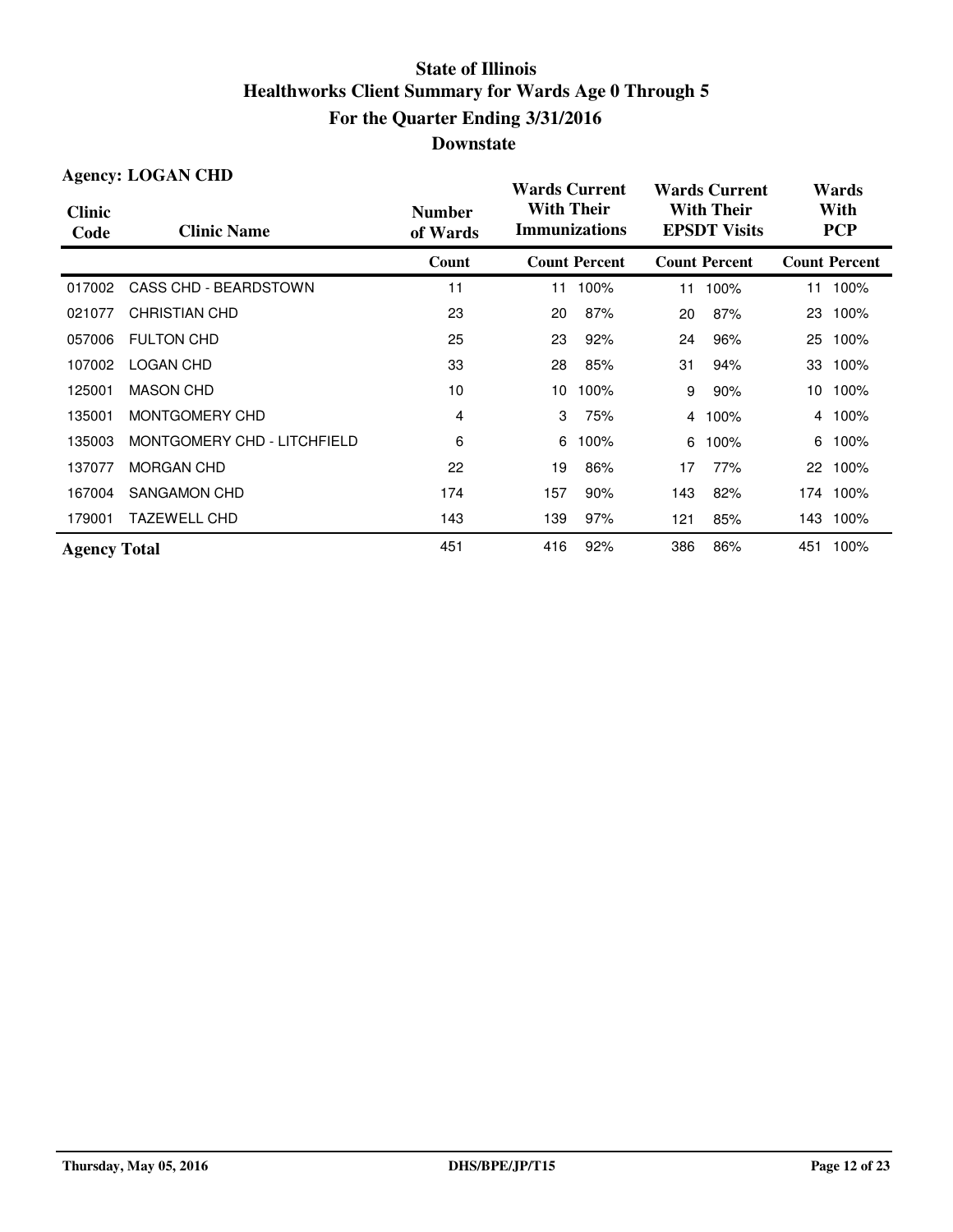| <b>Agency: MACON CHD</b> |                     |                           | <b>Wards Current</b>                      |                      |                                          | <b>Wards Current</b> |                    | Wards                |  |
|--------------------------|---------------------|---------------------------|-------------------------------------------|----------------------|------------------------------------------|----------------------|--------------------|----------------------|--|
| <b>Clinic</b><br>Code    | <b>Clinic Name</b>  | <b>Number</b><br>of Wards | <b>With Their</b><br><b>Immunizations</b> |                      | <b>With Their</b><br><b>EPSDT Visits</b> |                      | With<br><b>PCP</b> |                      |  |
|                          |                     | Count                     |                                           | <b>Count Percent</b> |                                          | <b>Count Percent</b> |                    | <b>Count Percent</b> |  |
| 023001                   | <b>CLARK CHD</b>    | 13                        | 13.                                       | 100%                 | 13                                       | 100%                 |                    | 13 100%              |  |
| 029002                   | <b>COLES CHD</b>    | 15                        | 15                                        | 100%                 | 14                                       | 93%                  | 15                 | 100%                 |  |
| 035003                   | CUMBERLAND CHD      | 8                         | 8                                         | 100%                 | 7                                        | 88%                  | 8                  | 100%                 |  |
| 041004                   | DOUGLAS CHD         | 6                         | 6                                         | 100%                 | 6                                        | 100%                 | 6                  | 100%                 |  |
| 045005                   | EDGAR CHD           | 6                         | 6                                         | 100%                 | 5                                        | 83%                  | 6                  | 100%                 |  |
| 115001                   | <b>MACON CHD</b>    | 111                       | 108                                       | 97%                  | 102                                      | 92%                  | 111                | 100%                 |  |
| 139002                   | <b>MOULTRIE CHD</b> | 16                        | 16                                        | 100%                 | 16                                       | 100%                 | 16                 | 100%                 |  |
| 173001                   | SHELBY CHD          | 15                        | 15                                        | 100%                 | 15.                                      | 100%                 | 15                 | 100%                 |  |
| <b>Agency Total</b>      |                     | 190                       | 187                                       | 98%                  | 178                                      | 94%                  | 190                | 100%                 |  |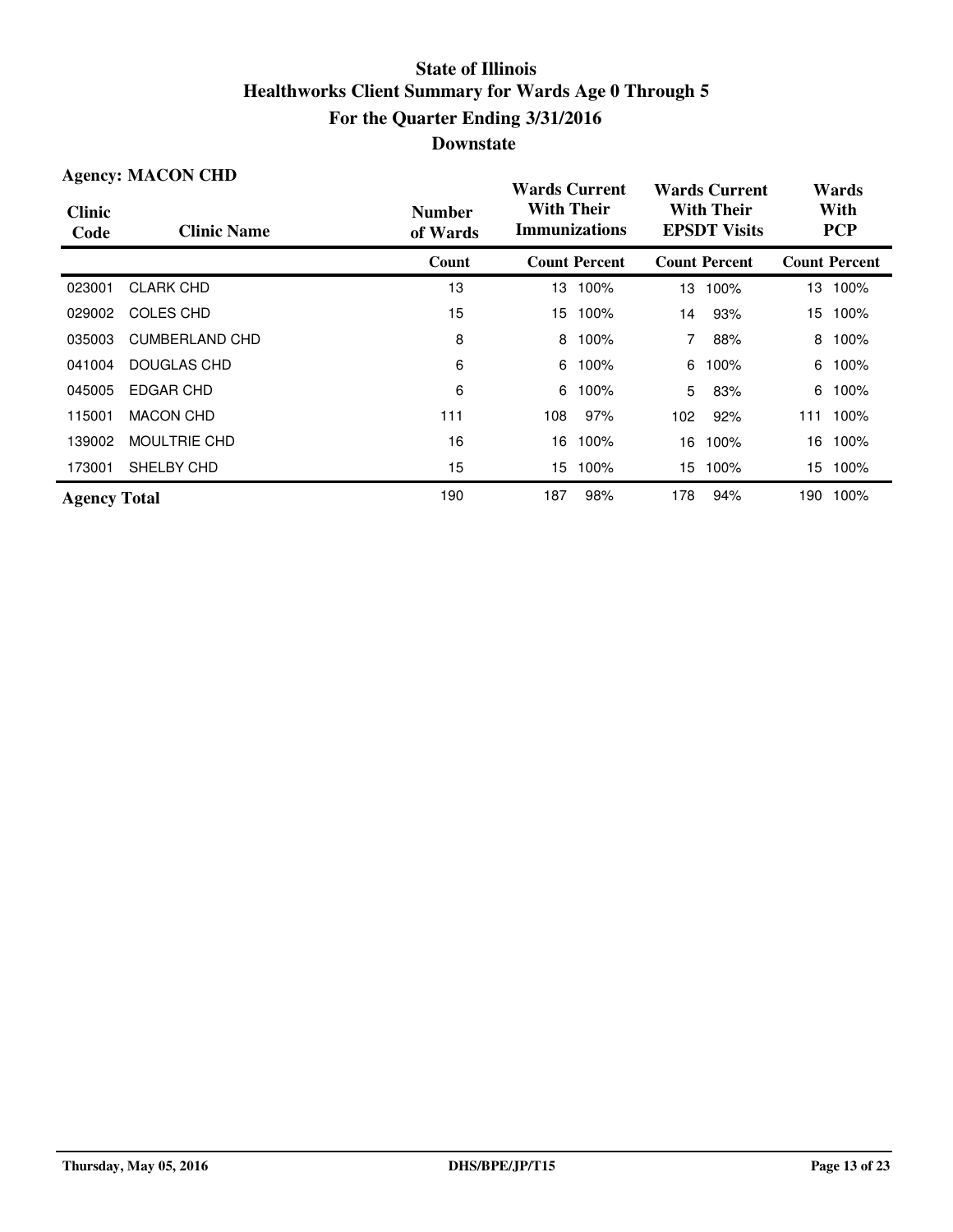| <b>Clinic</b><br>Code | <b>Agency: MCHENRY CHD</b><br><b>Clinic Name</b> | <b>Number</b><br>of Wards | <b>Wards Current</b><br><b>With Their</b><br><b>Immunizations</b> | <b>Wards Current</b><br><b>With Their</b><br><b>EPSDT Visits</b> | Wards<br>With<br><b>PCP</b> |  |
|-----------------------|--------------------------------------------------|---------------------------|-------------------------------------------------------------------|------------------------------------------------------------------|-----------------------------|--|
|                       |                                                  | Count                     | <b>Count Percent</b>                                              | <b>Count Percent</b>                                             | <b>Count Percent</b>        |  |
| 111002                | <b>MCHENRY CHD</b>                               | 94                        | 95%<br>89                                                         | 99%<br>93                                                        | 93<br>99%                   |  |
| <b>Agency Total</b>   |                                                  | 94                        | 95%<br>89                                                         | 99%<br>93                                                        | 99%<br>93                   |  |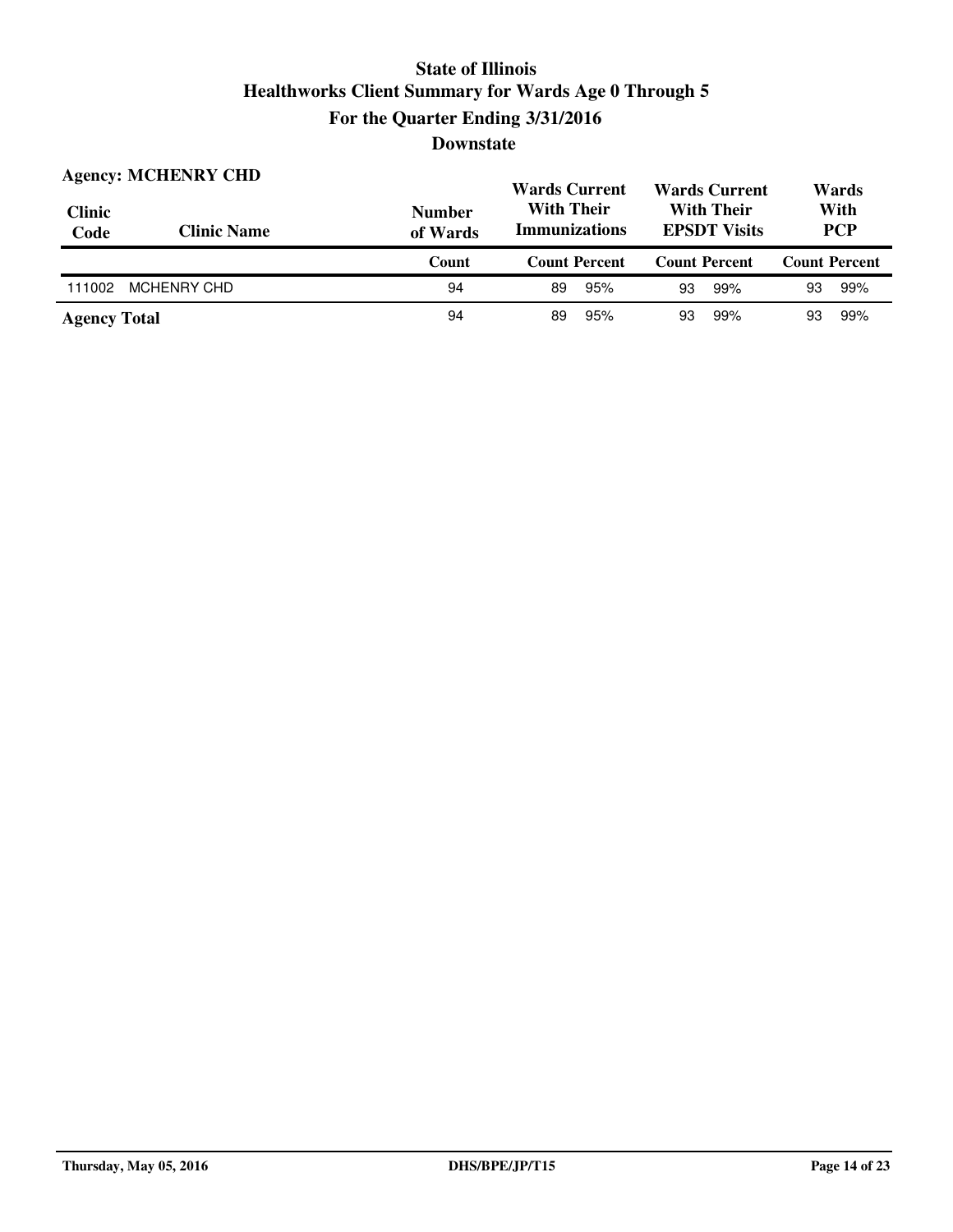| <b>Agency: MCLEAN CHD</b> |                              |                           | <b>Wards Current</b>                      | <b>Wards Current</b>                     | Wards                |
|---------------------------|------------------------------|---------------------------|-------------------------------------------|------------------------------------------|----------------------|
| <b>Clinic</b><br>Code     | <b>Clinic Name</b>           | <b>Number</b><br>of Wards | <b>With Their</b><br><b>Immunizations</b> | <b>With Their</b><br><b>EPSDT</b> Visits | With<br><b>PCP</b>   |
|                           |                              | Count                     | <b>Count Percent</b>                      | <b>Count Percent</b>                     | <b>Count Percent</b> |
| 147003                    | DEWITT/PIATT BI CHD - PIATT  | $12 \overline{ }$         | 12 100%                                   | 83%<br>10                                | 100%<br>12           |
| 039002                    | DEWITT-PIATT BI CHD - DEWITT | 16                        | 16<br>100%                                | 75%<br>12                                | 100%<br>16           |
| 105001                    | LIVINGSTON CHD               | 16                        | 16<br>100%                                | 100%<br>16                               | 100%<br>16           |
| 113001                    | MCLEAN CHD                   | 82                        | 83%<br>68                                 | 93%<br>76                                | 100%<br>82           |
| <b>Agency Total</b>       |                              | 126                       | 89%<br>112                                | 90%<br>114                               | 100%<br>126.         |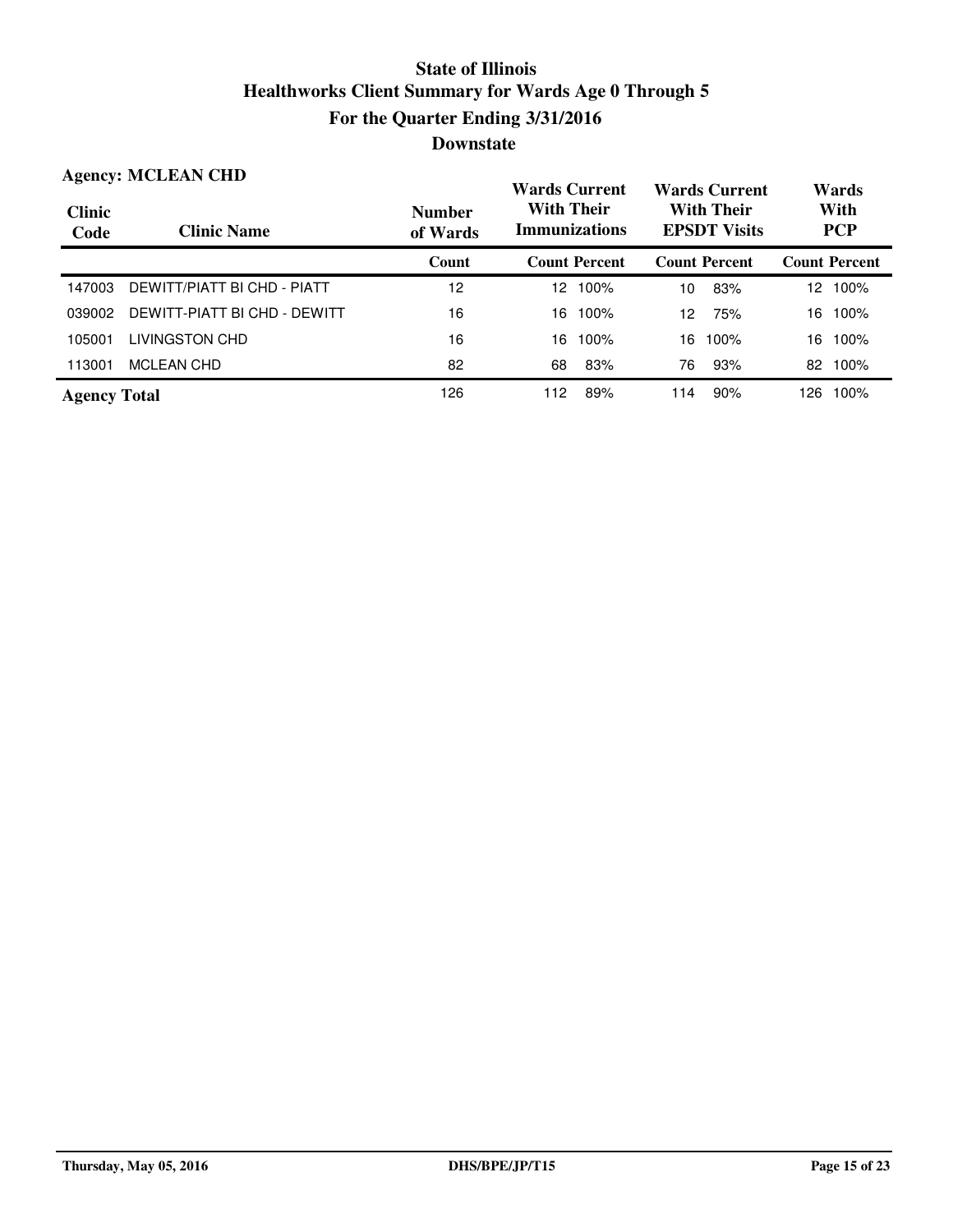| <b>Clinic</b><br>Code | <b>Agency: PEORIA CITY/CHD</b><br><b>Clinic Name</b> | <b>Number</b><br>of Wards | <b>Wards Current</b><br><b>With Their</b><br><b>Immunizations</b> | <b>Wards Current</b><br><b>With Their</b><br><b>EPSDT Visits</b> | Wards<br>With<br><b>PCP</b> |  |
|-----------------------|------------------------------------------------------|---------------------------|-------------------------------------------------------------------|------------------------------------------------------------------|-----------------------------|--|
|                       |                                                      | Count                     | <b>Count Percent</b>                                              | <b>Count Percent</b>                                             | <b>Count Percent</b>        |  |
| 057008                | FULTON CHD - ASTORIA                                 |                           | 100%                                                              | 100%                                                             | 100%                        |  |
| 143001                | PEORIA CITY/CHD                                      | 2                         | $2.100\%$                                                         | 50%                                                              | 50%                         |  |
| <b>Agency Total</b>   |                                                      | 3                         | 100%<br>3                                                         | 67%                                                              | 67%                         |  |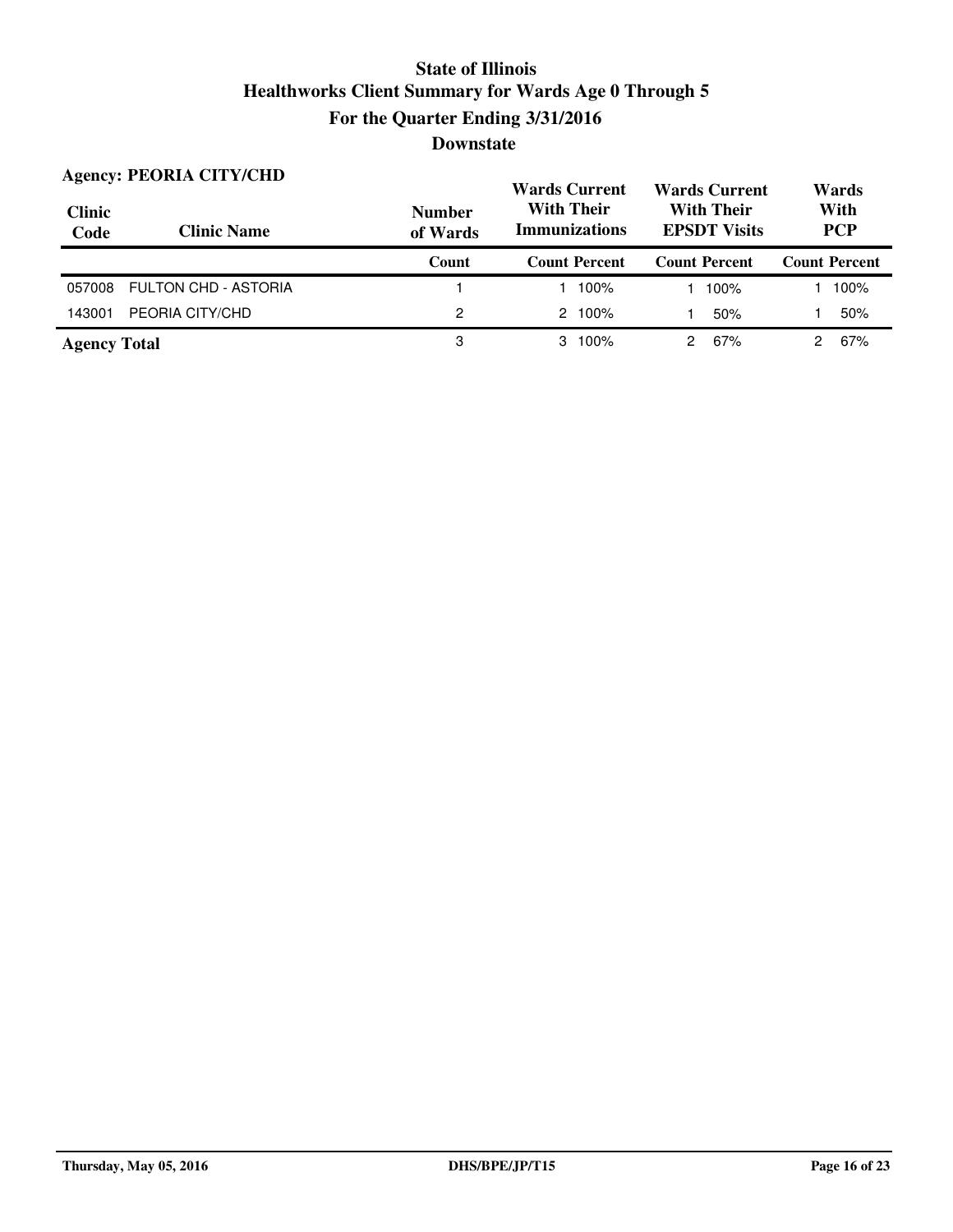|                       | <b>Agency: ROCK ISLAND CHD</b> |                           | <b>Wards Current</b>                      |                      |                                          | <b>Wards Current</b> |     | Wards                |
|-----------------------|--------------------------------|---------------------------|-------------------------------------------|----------------------|------------------------------------------|----------------------|-----|----------------------|
| <b>Clinic</b><br>Code | <b>Clinic Name</b>             | <b>Number</b><br>of Wards | <b>With Their</b><br><b>Immunizations</b> |                      | <b>With Their</b><br><b>EPSDT Visits</b> |                      |     | With<br><b>PCP</b>   |
|                       |                                | Count                     |                                           | <b>Count Percent</b> |                                          | <b>Count Percent</b> |     | <b>Count Percent</b> |
| 073002                | <b>HENRY CHD</b>               | 17                        | 17                                        | 100%                 | 17                                       | 100%                 | 17  | 100%                 |
| 095001                | KNOX CHD                       | 37                        | 37                                        | 100%                 | 37                                       | 100%                 | 37  | 100%                 |
| 131003                | <b>MERCER CHD</b>              | 11                        | 10                                        | 91%                  | 11                                       | 100%                 | 11  | 100%                 |
| 155077                | PUTNAM CHD                     | 3                         | 3                                         | 100%                 |                                          | 3 100%               |     | 3 100%               |
| 161001                | ROCK ISLAND CHD                | 77                        | 73                                        | 95%                  | 76                                       | 99%                  | 77  | 100%                 |
| 187001                | <b>WARREN CHD</b>              | 7                         | 7.                                        | 100%                 |                                          | 7 100%               |     | 100%                 |
| <b>Agency Total</b>   |                                | 152                       | 147                                       | 97%                  | 151                                      | 99%                  | 152 | 100%                 |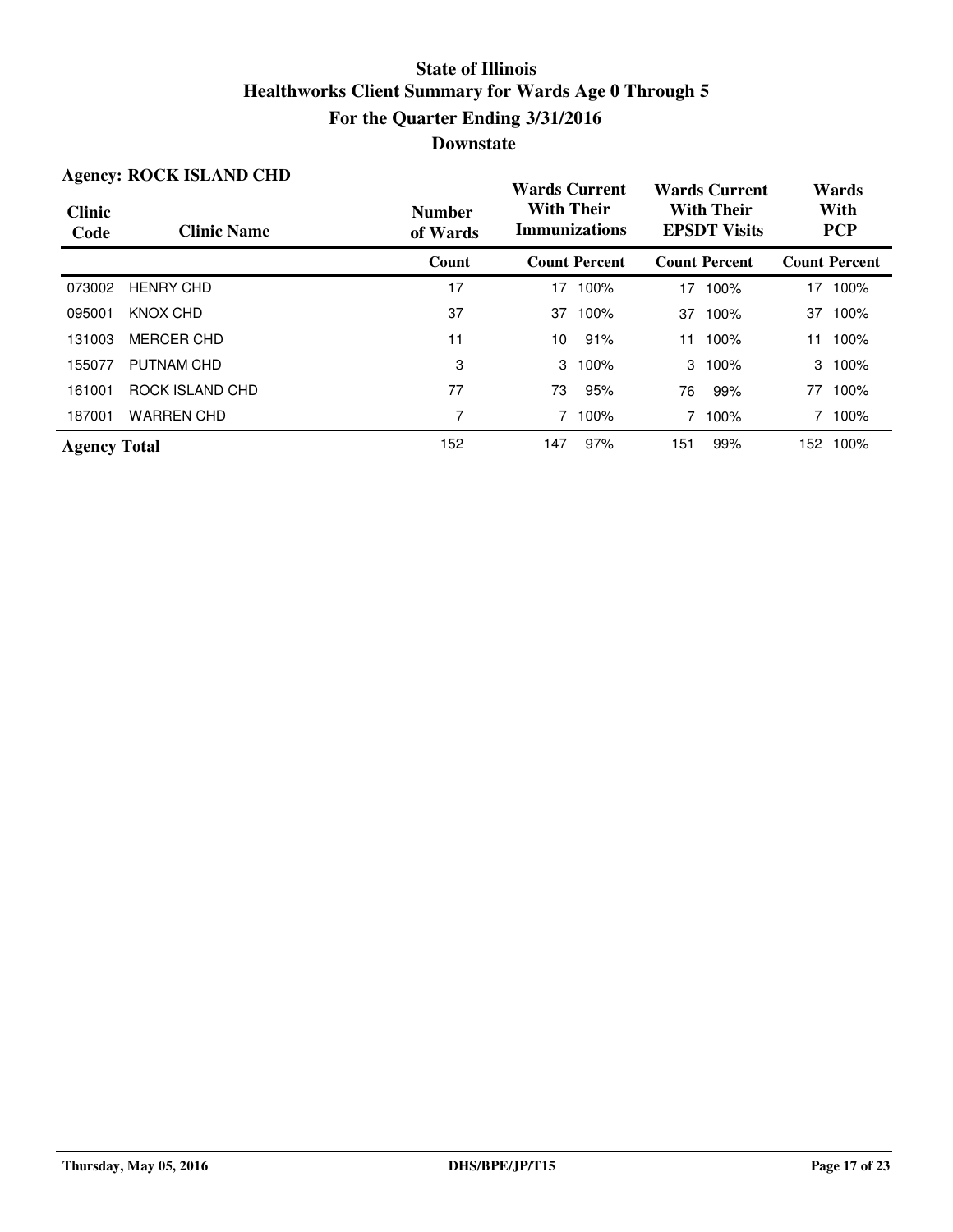### **Downstate**

| Agency. BO TELL HEALTHCARE FOUND |                               |                           | <b>Wards Current</b>                      |                      |                                          | <b>Wards Current</b> | Wards |                      |  |
|----------------------------------|-------------------------------|---------------------------|-------------------------------------------|----------------------|------------------------------------------|----------------------|-------|----------------------|--|
| <b>Clinic</b><br>Code            | <b>Clinic Name</b>            | <b>Number</b><br>of Wards | <b>With Their</b><br><b>Immunizations</b> |                      | <b>With Their</b><br><b>EPSDT Visits</b> |                      |       | With<br><b>PCP</b>   |  |
|                                  |                               | Count                     |                                           | <b>Count Percent</b> |                                          | <b>Count Percent</b> |       | <b>Count Percent</b> |  |
| 005001                           | <b>BOND CHD</b>               | 8                         | 8                                         | 100%                 | 7                                        | 88%                  | 8     | 100%                 |  |
| 027005                           | <b>CLINTON CHD</b>            | 4                         | 4                                         | 100%                 | 3                                        | 75%                  | 4     | 100%                 |  |
| 119002                           | COORD YTH SERV - GRANITE CITY | 97                        | 84                                        | 87%                  | 77                                       | 79%                  | 94    | 97%                  |  |
| 119001                           | COORD YTH SERV - WOOD RIVER   | 90                        | 76                                        | 84%                  | 72                                       | 80%                  | 90    | 100%                 |  |
| 163001                           | <b>EAST SIDE HD</b>           | 23                        | 21                                        | 91%                  | 21                                       | 91%                  | 23    | 100%                 |  |
| 133001                           | MONROE CHD                    | 3                         | 3                                         | 100%                 | 3                                        | 100%                 | 3     | 100%                 |  |
| 157001                           | RANDOLPH CHD                  | 14                        | 13                                        | 93%                  | 13                                       | 93%                  |       | 14 100%              |  |
| 163051                           | ST CLAIR CHD                  | 123                       | 108                                       | 88%                  | 99                                       | 80%                  | 122   | 99%                  |  |
| 189008                           | <b>WASHINGTON CHD</b>         | 5                         | 3                                         | 60%                  | 4                                        | 80%                  | 5     | 100%                 |  |
| <b>Agency Total</b>              |                               | 367                       | 320                                       | 87%                  | 299                                      | 81%                  | 363   | 99%                  |  |

#### **Agency: SO ILL HEALTHCARE FOUND**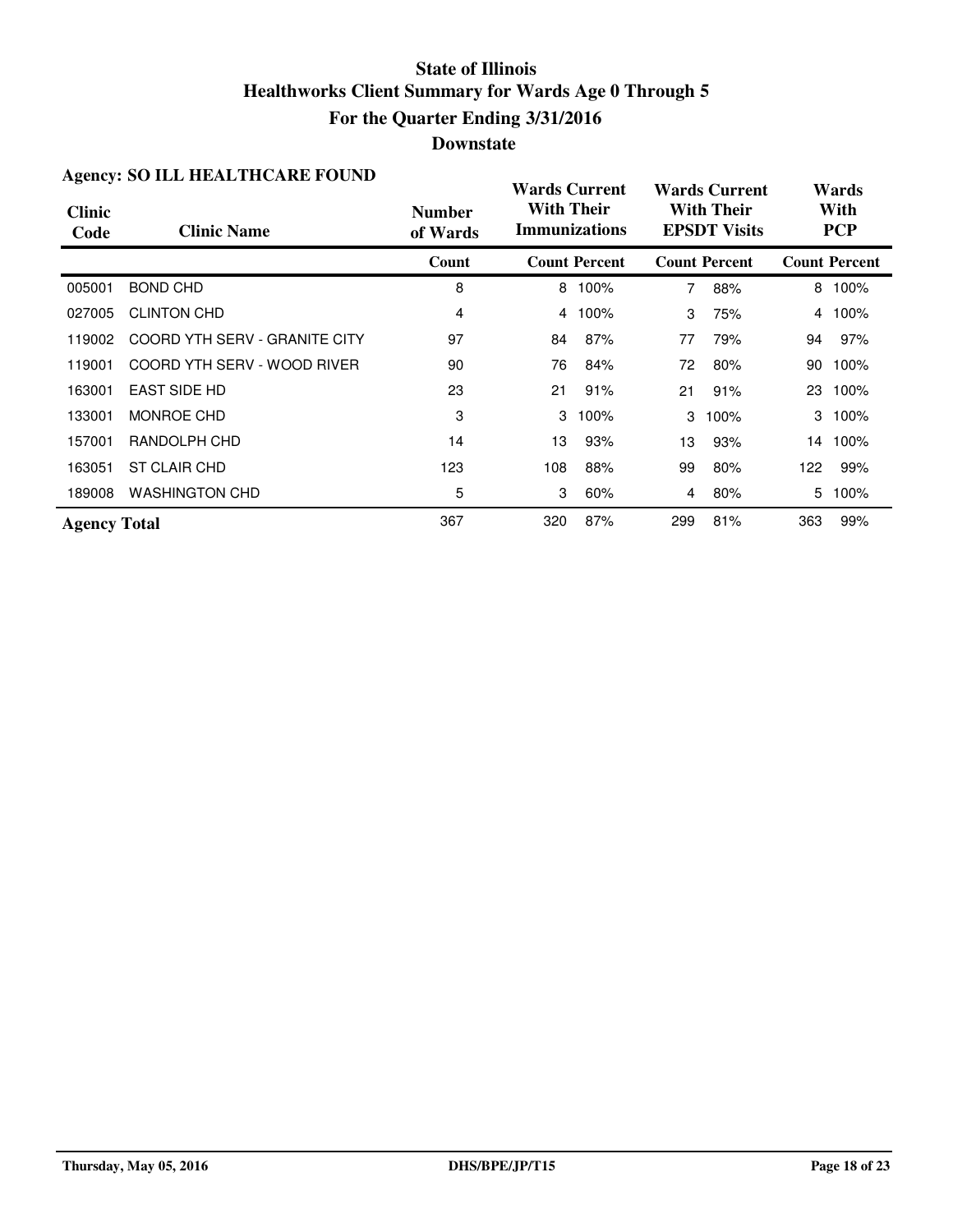| <b>Clinic</b><br>Code | <b>Agency: SOUTHERN SEVEN HD</b><br><b>Clinic Name</b> | <b>Number</b><br>of Wards | <b>Wards Current</b><br><b>With Their</b><br><b>Immunizations</b> | <b>Wards Current</b><br><b>With Their</b><br><b>EPSDT Visits</b> | Wards<br>With<br><b>PCP</b> |  |
|-----------------------|--------------------------------------------------------|---------------------------|-------------------------------------------------------------------|------------------------------------------------------------------|-----------------------------|--|
|                       |                                                        |                           |                                                                   |                                                                  |                             |  |
|                       |                                                        | Count                     | <b>Count Percent</b>                                              | <b>Count Percent</b>                                             | <b>Count Percent</b>        |  |
| 153001                | SOUTHERN 7 CHD - PULASKI                               | 52                        | 88%<br>46                                                         | 83%<br>43                                                        | 52 100%                     |  |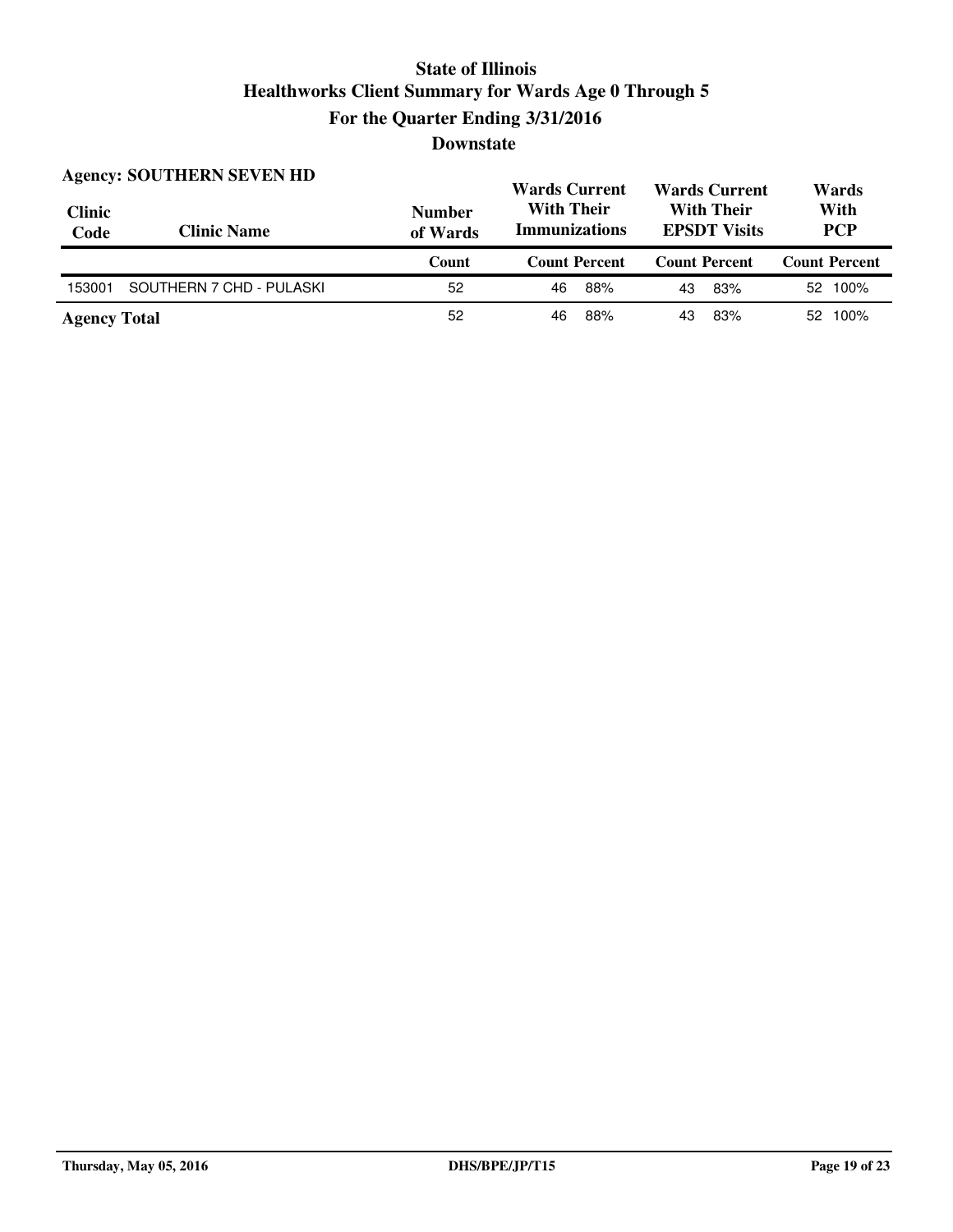| <b>Agency: TASC</b>   |                    |                           | <b>Wards Current</b>                      | <b>Wards Current</b>                     | Wards                |  |
|-----------------------|--------------------|---------------------------|-------------------------------------------|------------------------------------------|----------------------|--|
| <b>Clinic</b><br>Code | <b>Clinic Name</b> | <b>Number</b><br>of Wards | <b>With Their</b><br><b>Immunizations</b> | <b>With Their</b><br><b>EPSDT Visits</b> | With<br><b>PCP</b>   |  |
|                       |                    | Count                     | <b>Count Percent</b>                      | <b>Count Percent</b>                     | <b>Count Percent</b> |  |
| 123002                | MARSHALL CHD       | 3                         | $3 \t100\%$                               | 100%<br>3                                | 100%<br>3            |  |
| 143010                | TASC               | 220                       | 80%<br>177                                | 72%<br>158                               | 100%<br>219          |  |
| <b>Agency Total</b>   |                    | 223                       | 81%<br>180                                | 72%<br>161                               | 100%<br>222          |  |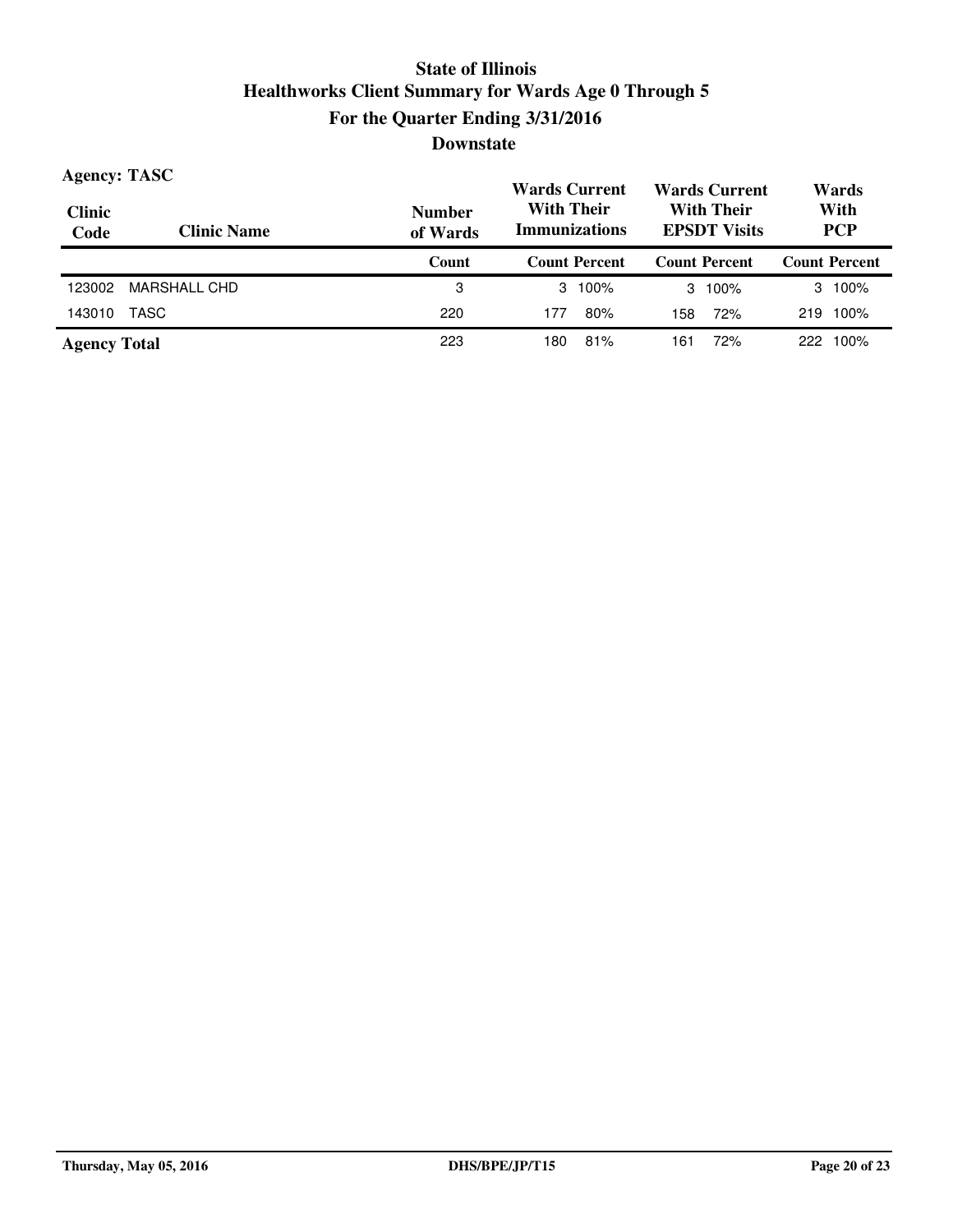| <b>Agency: WILL CHD</b> |                    |                           | <b>Wards Current</b>                                                           |     | <b>Wards Current</b> |                    | Wards                |
|-------------------------|--------------------|---------------------------|--------------------------------------------------------------------------------|-----|----------------------|--------------------|----------------------|
| <b>Clinic</b><br>Code   | <b>Clinic Name</b> | <b>Number</b><br>of Wards | <b>With Their</b><br>With Their<br><b>Immunizations</b><br><b>EPSDT Visits</b> |     |                      | With<br><b>PCP</b> |                      |
|                         |                    | Count                     | <b>Count Percent</b>                                                           |     | <b>Count Percent</b> |                    | <b>Count Percent</b> |
| 063001                  | <b>GRUNDY CHD</b>  | 14                        | 86%<br>12                                                                      | 10  | 71%                  | 14                 | 100%                 |
| 197001                  | WILL CHD           | 197                       | 90%<br>177                                                                     | 186 | 94%                  | 197                | 100%                 |
| <b>Agency Total</b>     |                    | 211                       | 90%<br>189                                                                     | 96  | 93%                  | 211                | 100%                 |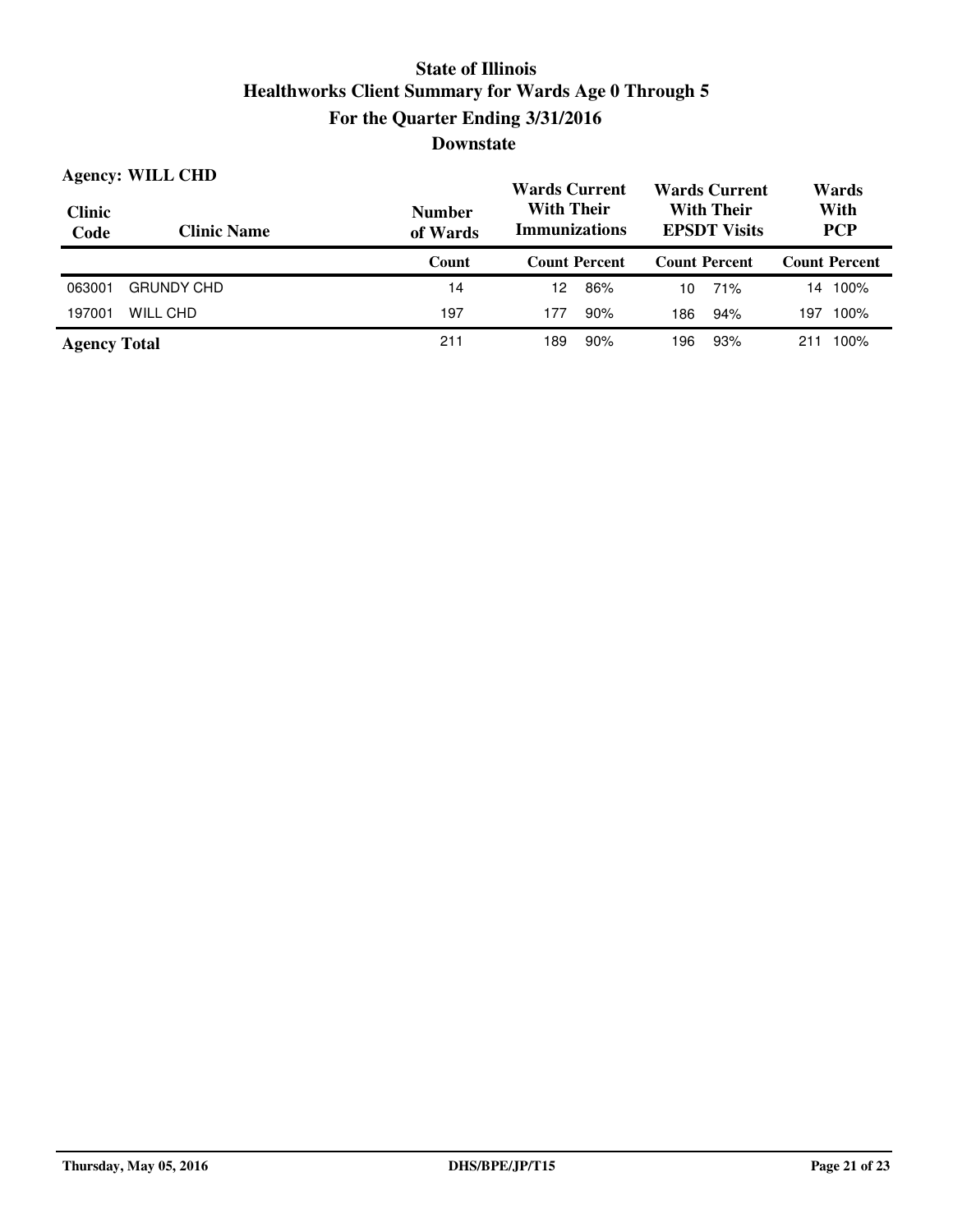| <b>Agency: WINNEBAGO CHD</b> |                      |                           | <b>Wards Current</b>                      |                      |                                          | <b>Wards Current</b> |        | Wards                |  |
|------------------------------|----------------------|---------------------------|-------------------------------------------|----------------------|------------------------------------------|----------------------|--------|----------------------|--|
| <b>Clinic</b><br>Code        | <b>Clinic Name</b>   | <b>Number</b><br>of Wards | <b>With Their</b><br><b>Immunizations</b> |                      | <b>With Their</b><br><b>EPSDT Visits</b> |                      |        | With<br><b>PCP</b>   |  |
|                              |                      | Count                     |                                           | <b>Count Percent</b> |                                          | <b>Count Percent</b> |        | <b>Count Percent</b> |  |
| 007001                       | <b>BOONE CHD</b>     | 31                        | 31                                        | 100%                 | 30                                       | 97%                  | 31     | 100%                 |  |
| 015002                       | CARROLL CHD          | 2                         | 2                                         | 100%                 |                                          | 50%                  | $^{2}$ | 100%                 |  |
| 037001                       | DEKALB CHD           | 58                        | 49                                        | 84%                  | 49                                       | 84%                  | 57     | 98%                  |  |
| 103077                       | LEE CHD              | 17                        | 17                                        | 100%                 | 17                                       | 100%                 | 15     | 88%                  |  |
| 141002                       | OGLE CHD - OREGON    | 17                        | 16                                        | 94%                  | 16                                       | 94%                  | 17     | 100%                 |  |
| 177001                       | STEPHENSON CHD       | 27                        | 23                                        | 85%                  | 26                                       | 96%                  | 27     | 100%                 |  |
| 195001                       | <b>WHITESIDE CHD</b> | 29                        | 26                                        | 90%                  | 20                                       | 69%                  | 29     | 100%                 |  |
| 201001                       | <b>WINNEBAGO CHD</b> | 230                       | 202                                       | 88%                  | 188                                      | 82%                  | 218    | 95%                  |  |
| <b>Agency Total</b>          |                      | 411                       | 366                                       | 89%                  | 347                                      | 84%                  | 396    | 96%                  |  |